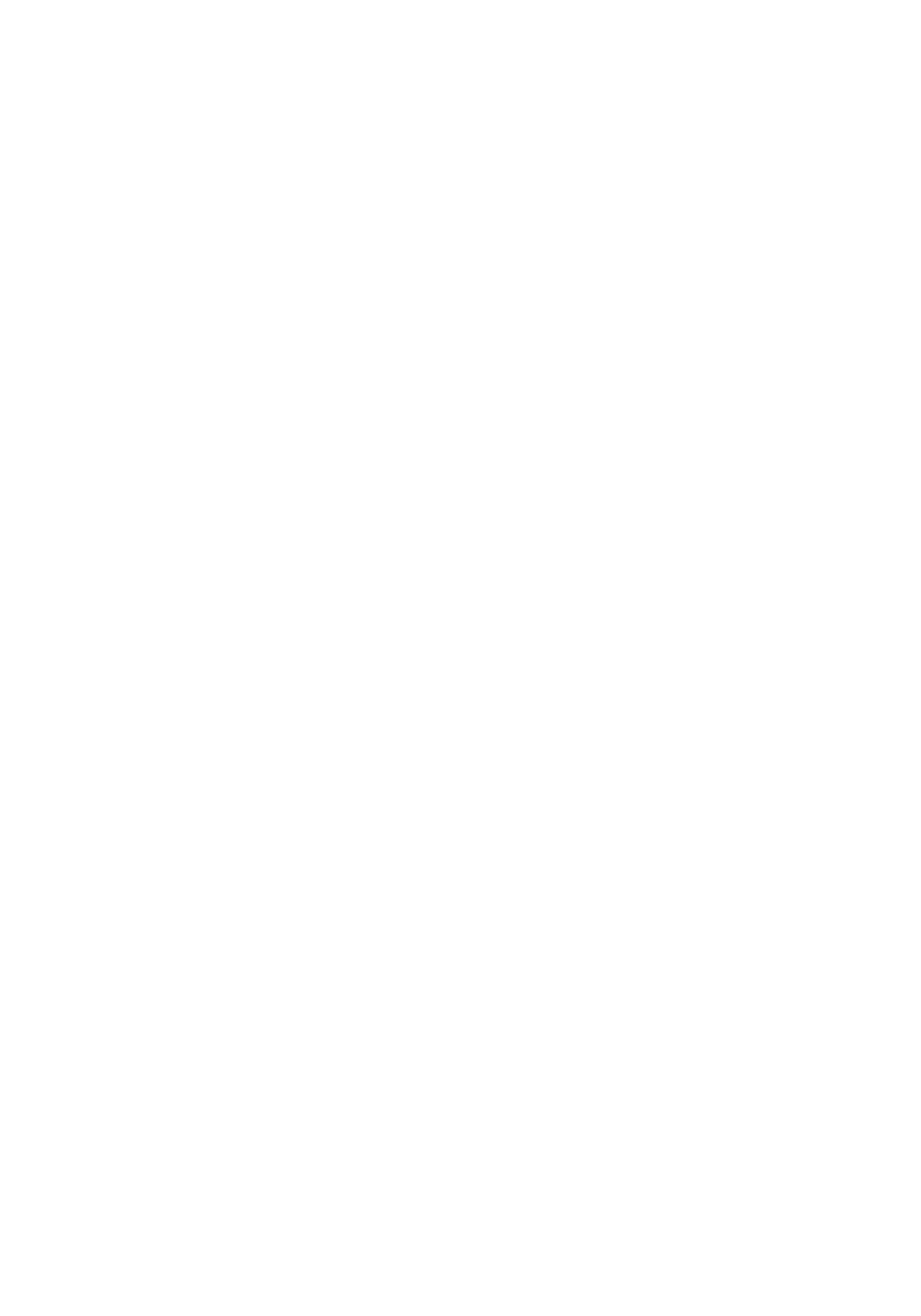

By Jacqueline E. King

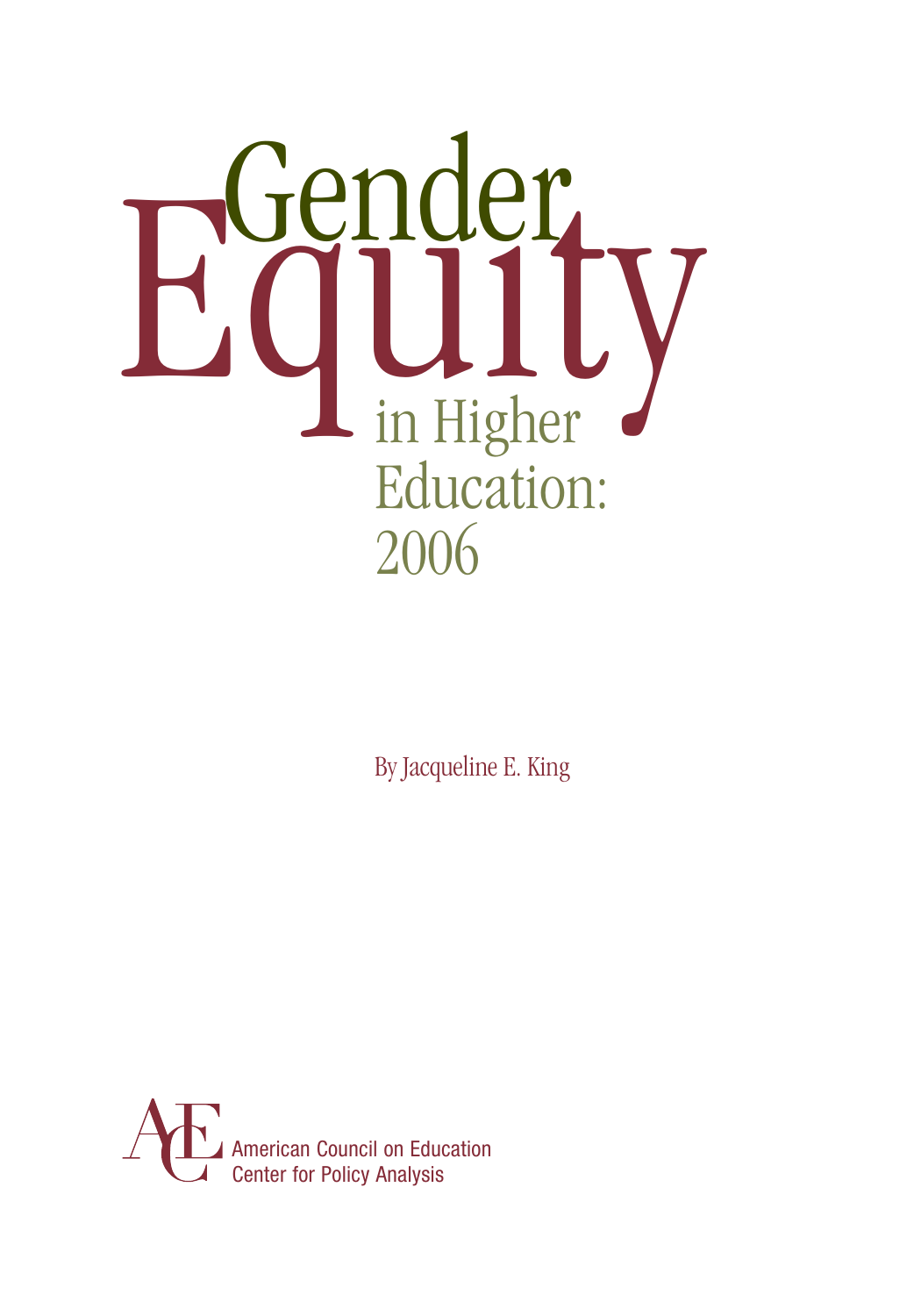

American Council on Education

ACE and the American Council on Education are registered marks of the American Council on Education.

American Council on Education One Dupont Circle NW Washington, DC 20036

All rights reserved. No part of this book may be reproduced or transmitted in any form or by any means electronic or mechanical, including photocopying, recording, or by any information storage and retrieval system, without permission in writing from the publisher.

Additional copies of this publication are available for purchase online at www.acenet.edu/ bookstore, or by sending a check or money order for \$20.00 per copy, plus \$6.95 shipping and handling (for orders of more than one copy, call the number below), to the following address:

ACE Fulfillment Service Department 191 Washington, DC 20055-0191 Phone: (301) 632-6757 Fax: (301) 843-0159 www.acenet.edu

When ordering, please specify Item #311304.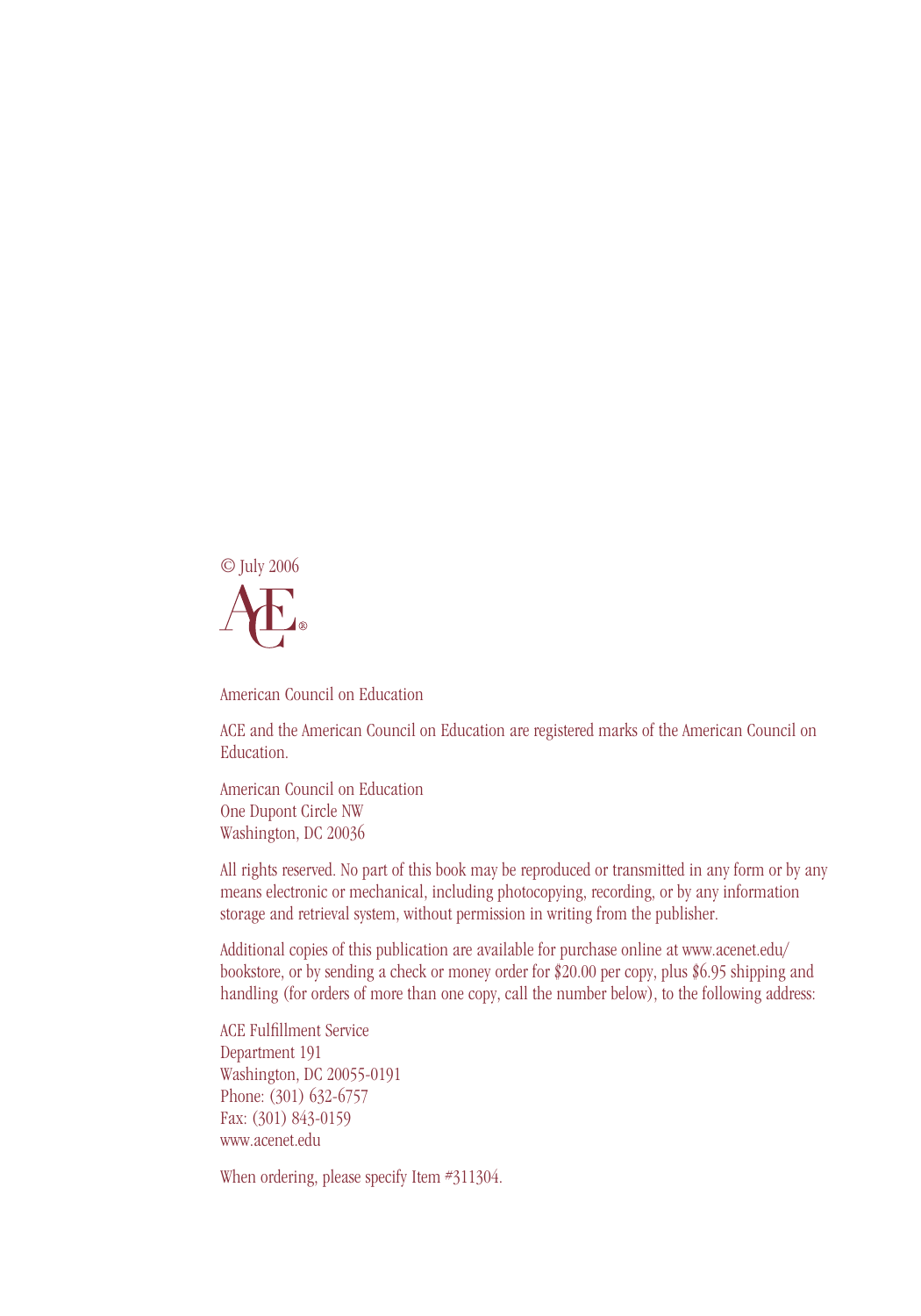## Table of **Contents**

| Acknowledgments                                                                                                                        | iv             |  |  |
|----------------------------------------------------------------------------------------------------------------------------------------|----------------|--|--|
| <b>Executive Summary</b>                                                                                                               | V              |  |  |
| Introduction                                                                                                                           | 1              |  |  |
| Gender Gaps Along the Educational Pipeline                                                                                             | $\overline{3}$ |  |  |
| High School Graduation                                                                                                                 | $\overline{3}$ |  |  |
| Preparation for College                                                                                                                | 4              |  |  |
| Immediate College Entrance                                                                                                             | 5              |  |  |
| College Enrollment                                                                                                                     | 7              |  |  |
| Persistence and Bachelor's Degree Attainment                                                                                           | 13             |  |  |
| Degrees Conferred                                                                                                                      | 15             |  |  |
| Possible Reasons for the Gender Gap                                                                                                    | 19             |  |  |
| Conclusion                                                                                                                             | 21             |  |  |
| Appendix I: Questions for Institutional Research                                                                                       | 23             |  |  |
| Appendix II: Method for Calculating the Percentage of Undergraduates<br>Who Are Male, by Dependency Status, Race/Ethnicity, and Income |                |  |  |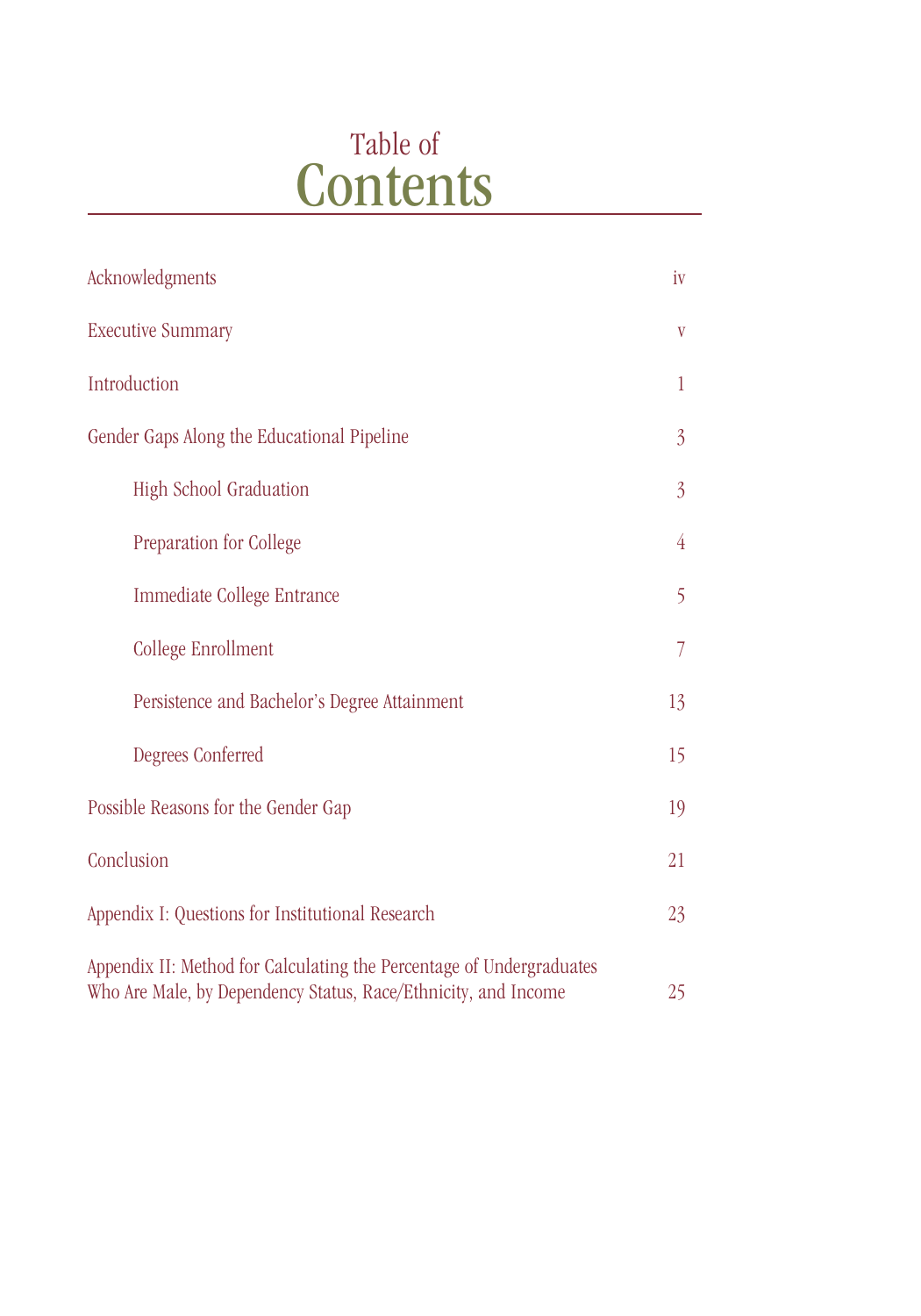#### Acknowledgments

Several colleagues provided comments that improved this report, including Donna Phillips and Gloria Thomas of ACE, Ken Redd of the National Association of Student Financial Aid Administrators, and Sandy Baum of The College Board. This report also was informed by conversations with numerous journalists who have covered this issue, especially Richard Whitmire of *USA Today*. All errors are the responsibility of the author.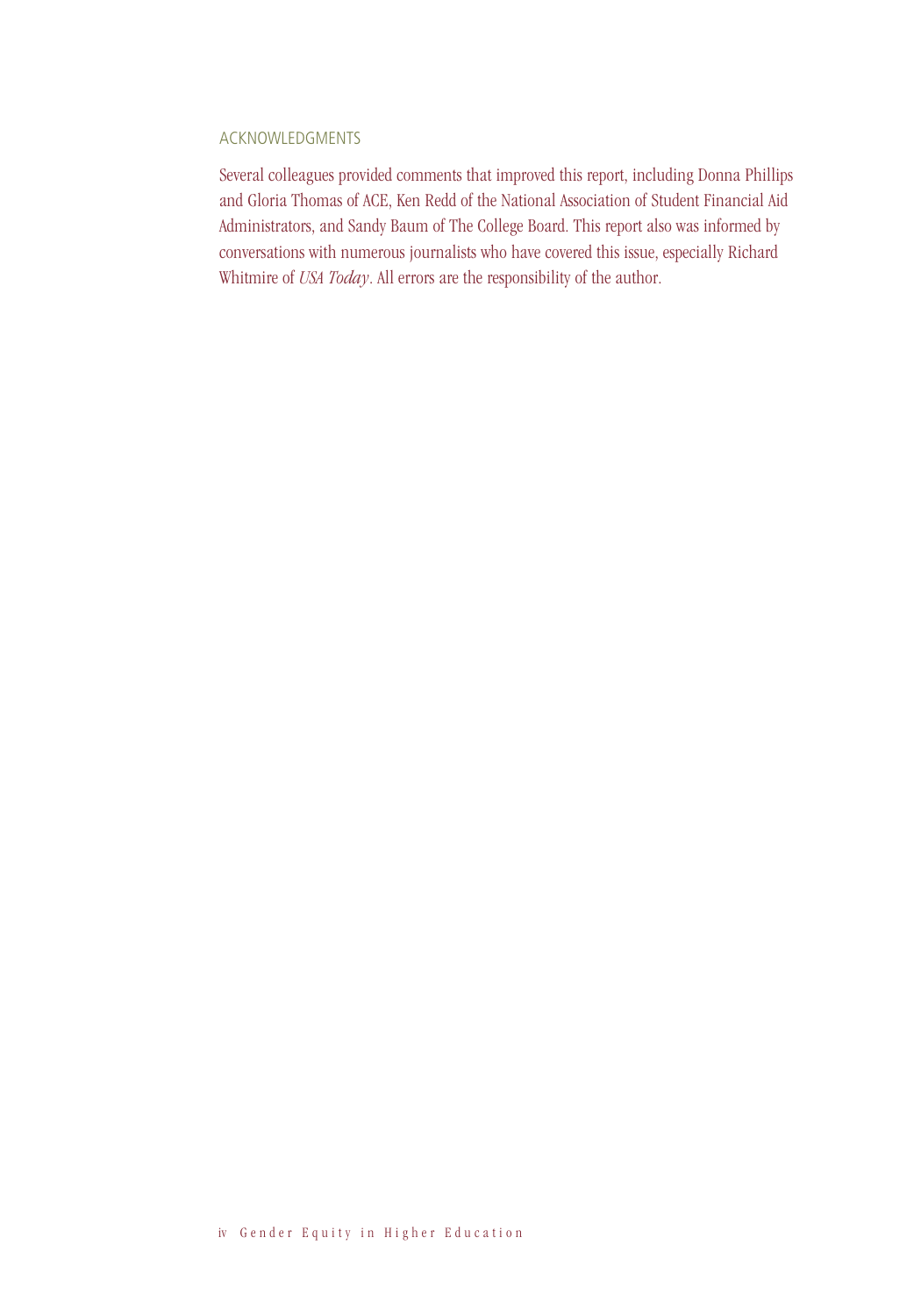### Executive Summary

In 2000, the American Council on Education (ACE) published *Gender Equity in Higher Education: Are Male Students at a Disadvantage?* The purpose of this publication was to aid campus leaders in analyzing and responding to n 2000, the American Council on Education (ACE) published *Gender Equity in Higher Education: Are Male Students at a Disadvantage?* The purpose of this publication was  $\overline{\phantom{a}}$  to aid campus leaders in analyzing and responding to the gender equity issue. The report disaggregating key indicators by race/ethnicity, age, and income to determine where the gender gap existed, where it was widest, and where concerns about men appeared to be justified or misplaced. *Gender Equity in Higher Education: 2006* updates most of the data from the 2000 report and contains new and more detailed analyses of college enrollment. It also reviews some of the most commonly proffered explanations for the gender gap and suggests questions that campuses should ask about their own student populations.

The most striking change since 2000 is the widening gender gap among white and Hispanic traditional-age undergraduates (aged 24 or younger), due primarily to a larger female share among low-income whites and low- and middle-income Hispanics. These changes have led to an overall decline in the male share of traditional-age students from 48 percent in 1995–96 to 45 percent in 2003–04. Among the 40 percent of undergraduates who are aged 25 or older, women outnumber men by almost a two to one margin. Despite continued growth in the percentage of female undergraduates, the *number* of bachelor's degrees awarded to men is on the rise, as it is for women. As in 2000, it does not appear that women's success is coming at the expense of men, but rather that women's college participation is rising faster than men's. The story is one of increasing educational attainment for women of all races and ethnicities and for men of color, but no less attainment by white men.

#### Highlights from *Gender Equity in Higher Education: 2006*

- The most striking change since 2000 is the widening gender gap among white and Hispanic traditional-age undergraduates (aged 24 or younger), due primarily to a larger female share among low-income whites and low- and middle-income Hispanics.
- These changes have led to an overall decline in the male share of traditional-age students from 48 percent in 1995–96 to 45 percent in 2003–04.
- Among the 40 percent of undergraduates who are aged 25 or older, women outnumber men by almost a two to one margin.
- Despite continued growth in the percentage of female undergraduates, the *number* of bachelor's degrees awarded to men is on the rise, as it is for women.
- As in 2000, it does not appear that women's success is coming at the expense of men, but rather that women's college participation is rising faster than men's.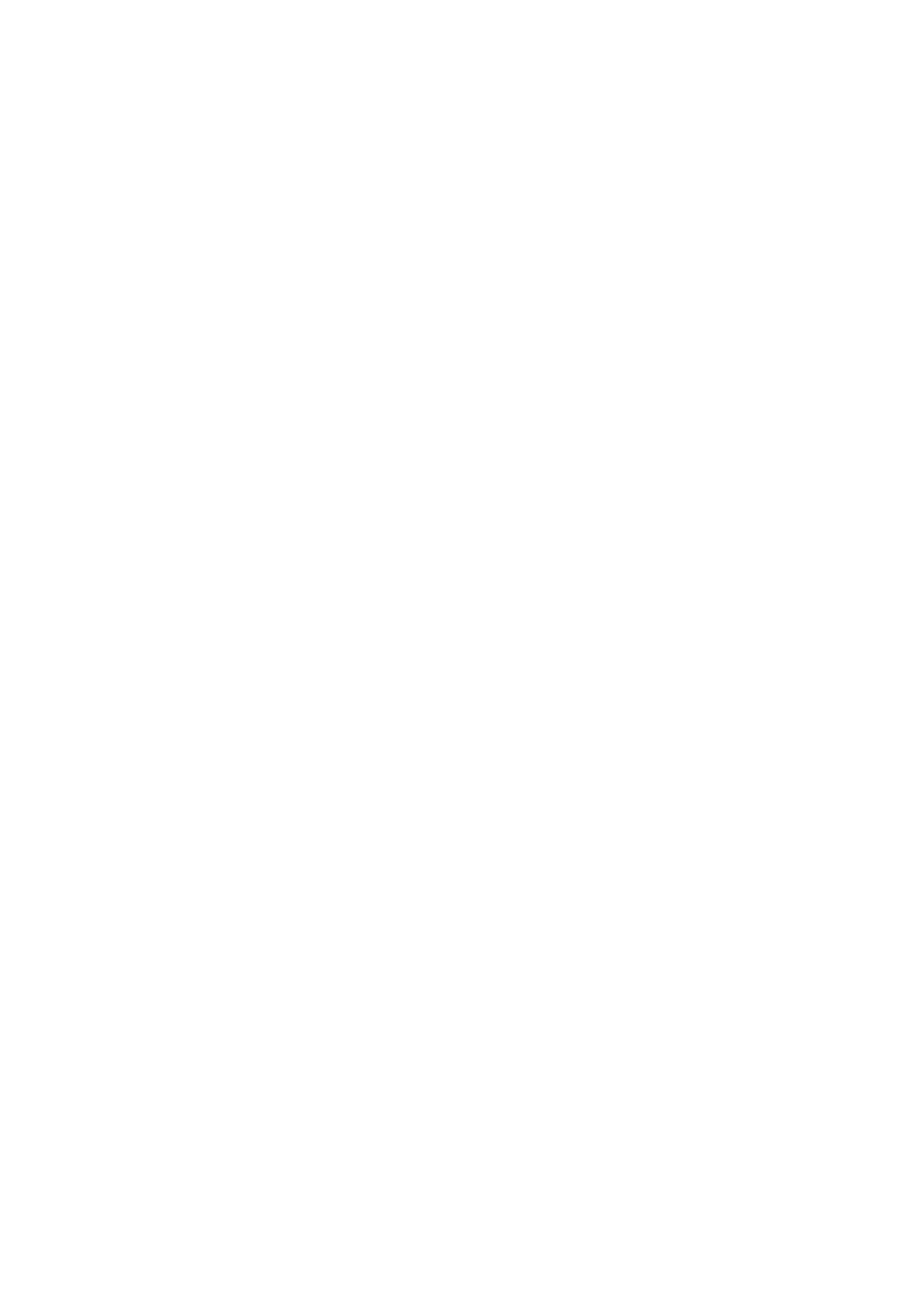## Introduction

Since the late 1990s, policy analysts, self-help authors, and the media, among others, have pointed to a growing educational gender gap between girls and boys, and men and women. In 2000, the American Council on Education ince the late 1990s, policy analysts, self-help authors, and the media, among others, have pointed to a growing educational gender gap between girls and boys, and men and women. In 2000, the American Council on Education (ACE) published *Gender Equity*  was to aid campus leaders in analyzing and responding to the gender equity issue. The report took a detailed look at the educational achievement of men and women in the United States, disaggregating key indicators by race/ethnicity, age, and income to determine where the gender gap existed, where it was widest, and where concerns about men appeared to be justified or misplaced. That report found:

There is not a generalized educational crisis among men, but there are pockets of real problems. In particular, African-American, Hispanic, and low-income males lag behind their female peers in terms of educational attainment and are far outpaced by white, Asian-American, and middle-class men and women. (King, 2000, p. 2)

How has the situation changed since 2000? In 2003, ACE issued a short update to its 2000 report. That update suggested that African-American men appeared to be making progress in closing the gender gap, but that Hispanic and white men were falling further behind their female peers. However, the short time horizon between the original report and the 2003 update made it difficult to draw firm conclusions.

With the passage of three more years, it is now possible to discern new trends in some of the most common indicators of educational achievement. This report updates most of the data from the 2000 report and contains new and more detailed analyses of college enrollment. It also reviews some of the most commonly proffered explanations for the gender gap and suggests questions that campuses should ask about their own student populations.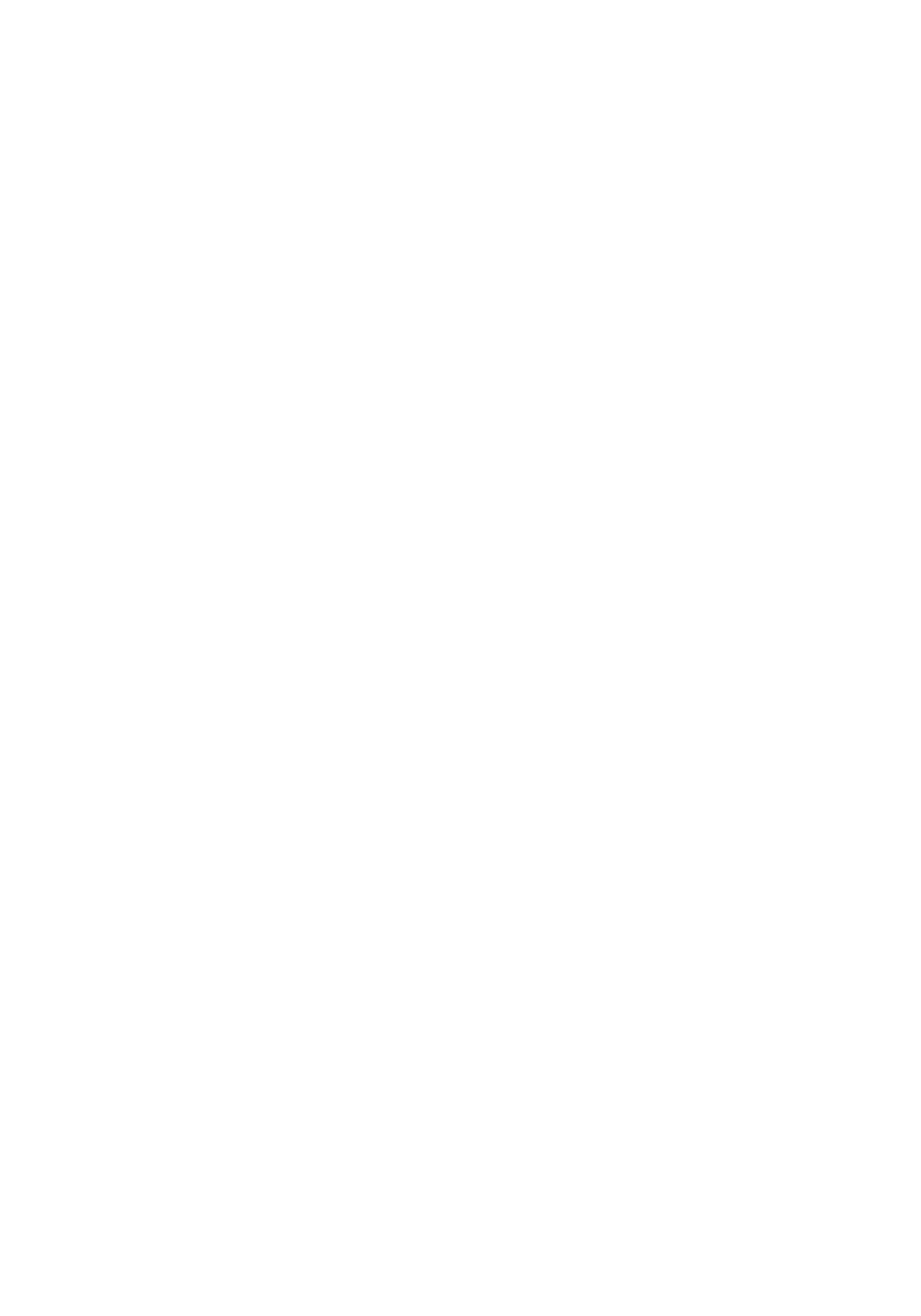### Gender Gaps Along the Educational Pipeline

T he 2000 report included national indicators of educational participation and attainment from the U.S. Census Bureau and U.S. Department of Education in the following areas:

- High school graduation. College enrollment.
- 
- Immediate transition to college. Degrees conferred.<sup>1</sup>
- 
- Preparation for college. Persistence and degree attainment.
	-

In most cases, the data series used in the 2000 report have been updated. The analysis of enrollment by race and income has been expanded to provide a more accurate and detailed portrayal of undergraduate enrollment. This report describes both the overall trends and how circumstances have changed since 2000.

#### High School Graduation

Unfortunately, no national consensus exists on how best to calculate a true high school graduation rate. There is agreement, however, that the graduation rates currently calculated by states dramatically overstate high school completion rates. Instead of reporting those flawed statistics, the 2000 report—and this update—describe the percentage of American young adults aged 25 to 29 with a high school diploma, GED, or other similar credential. This statistic provides a basic overview of educational attainment over time, but does not measure school performance or the variability in the share of young people who complete a regular high school diploma on time.

Since the mid-1960s, the percentage of Americans aged 25 to 29 with a high school credential has been virtually equal for men and women, never differing by more than 3 percentage points.<sup>2</sup> The real differences are among the major racial and ethnic groups (see **Figure 1,** on page 4). For example, among Hispanics, women aged 25 to 29 have become somewhat more likely than men to hold a high school credential since the late 1990s. The most significant gap, however, is

 $1$  No single database tracks changes over time in education participation and attainment by gender, race/ethnicity, age, and income. This paper draws on numerous sources of data. Because multiple data sets are used, the figures in this report will not match exactly. However, the basic trends suggested by these various data sets are complementary.

<sup>2</sup> All statistics from the U.S. Census Bureau cited in this report exclude individuals who are incarcerated or in the U.S. military and living on post without their families. Because men make up the majority of both groups, these statistics may overstate educational attainment for men. Prior to 1993, data reflect persons who had completed at least four years of high school, regardless of whether they had earned a diploma.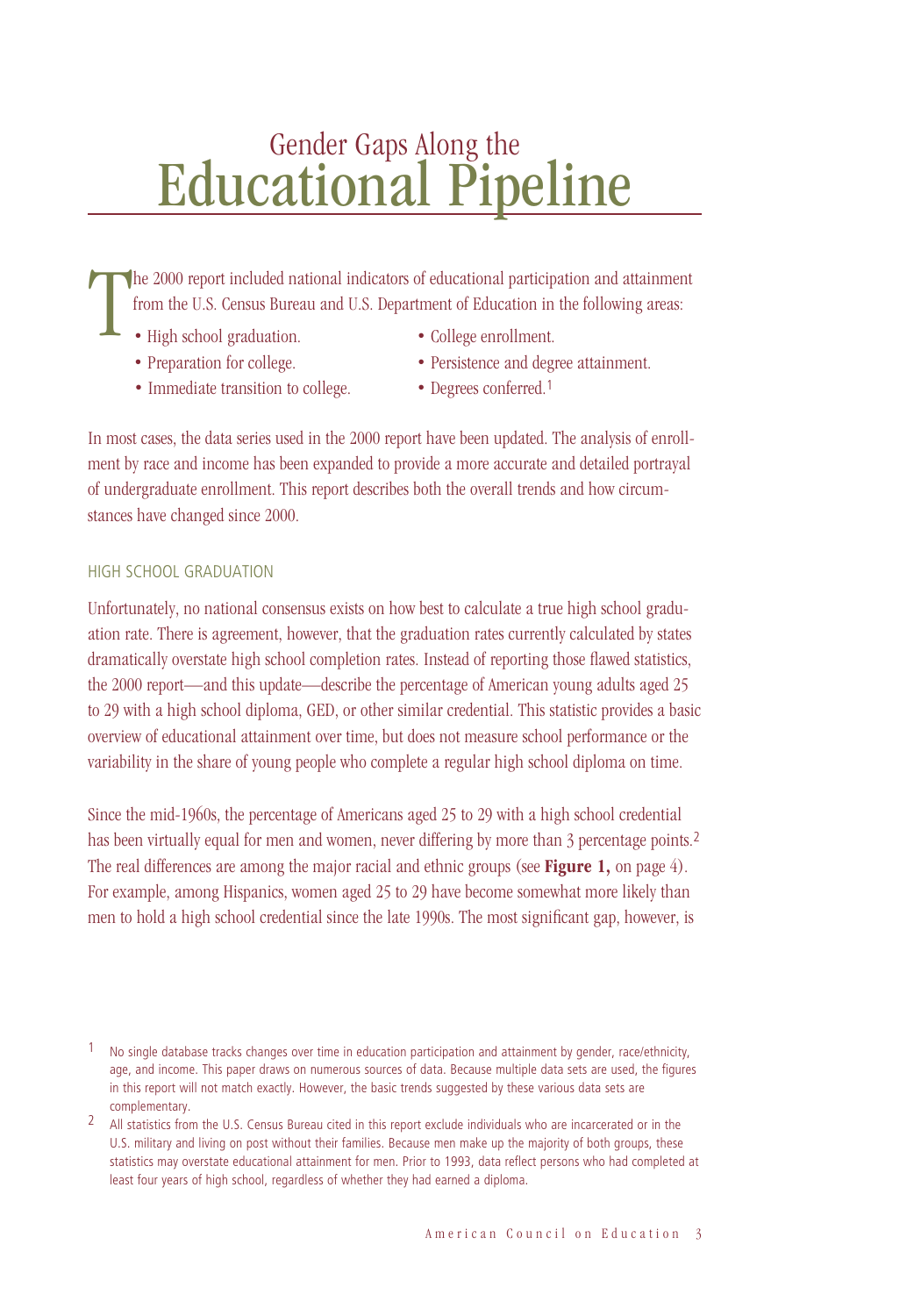

Figure 1. Percentage of Americans Aged 25 to 29 with a High School Diploma or Equivalent, by Race/Ethnicity and Gender: 1964 to 2004

Note: To reduce year-to-year variability due to sampling error, a three-year running average is used for African Americans and Hispanics. Also, the Census Bureau did not begin collecting data on Hispanics until 1974. Source: U.S. Census Bureau, March Current Population Surveys: 1964 to 2004.

between Hispanics of both genders and the rest of the population.<sup>3</sup> Despite the moderate amount of improvement among Hispanic women, the gap between Hispanics and the rest of the population has actually widened since the 1970s. On the other hand, African Americans of both sexes have made major progress since the mid-1960s. The percentages of both whites and African Americans of both sexes who have a high school credential exceed 85 percent, and this has been the case since the mid-1990s. There has been no significant change in any of these patterns since the 2000 report.

#### Preparation for College

Research has shown that one of the best predictors of both enrollment and success in college is the rigor of the high school curriculum.<sup>4</sup> One standard measure of curricular rigor is the "New Basics" curriculum. Since 1982, the U.S. Department of Education has collected statistics on the percentage of high school graduates completing this curriculum, which consists of four years of

<sup>3</sup> All statistics from the U.S. Census Bureau cited in this report refer only to residents of the 50 states and the District of Columbia. They do not include Puerto Rico or any other outlying area. Individuals were not excluded based on immigration status, and no questions were asked about this topic, so it is likely that the statistics include an unspecified number of undocumented immigrants.

Adelman, C. (2006). *The toolbox revisited: Paths to degree completion from high school though college*. Washington, DC: U.S. Department of Education.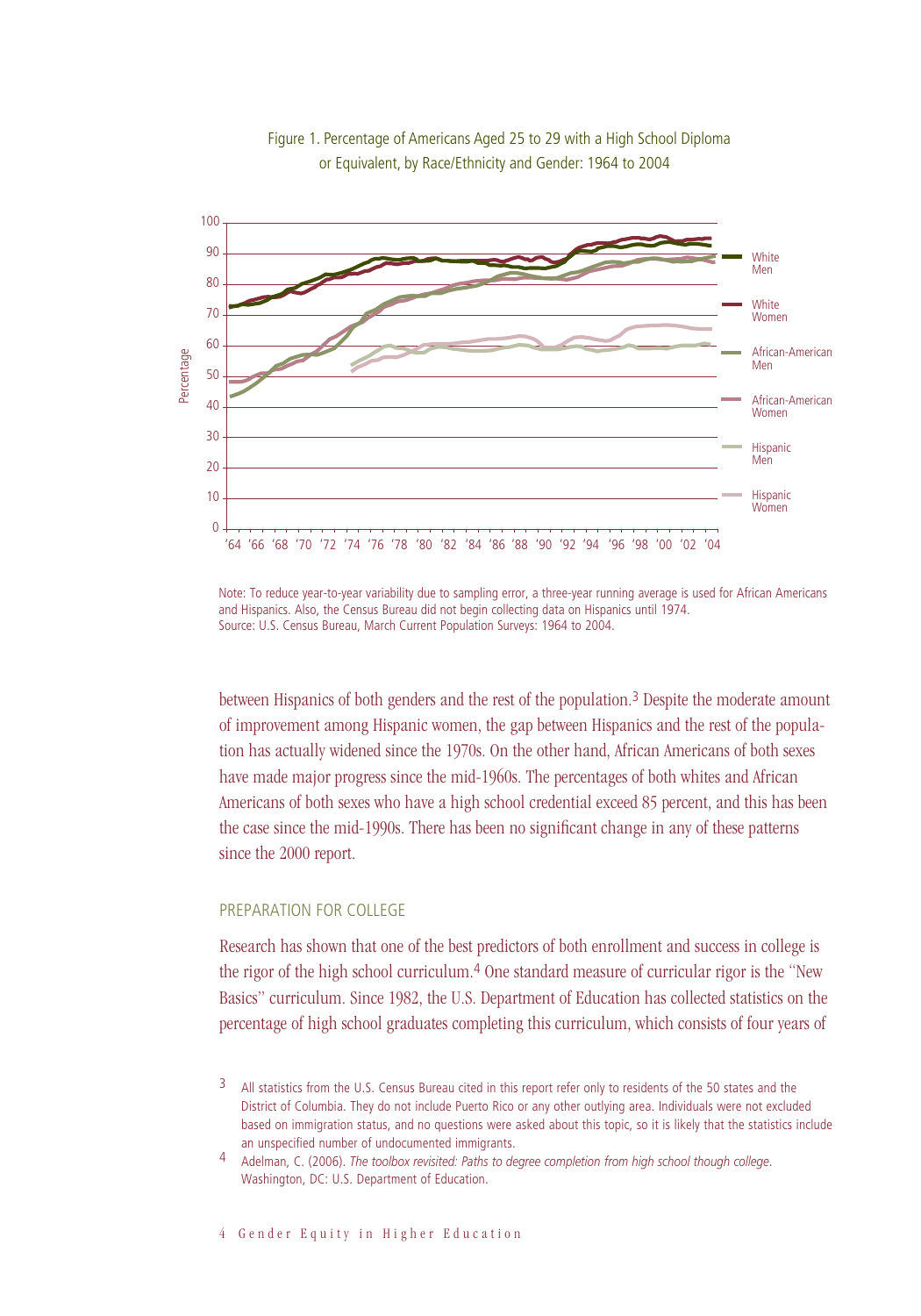English; three years each of social science, math, and science; two years of a foreign language; and a semester of computer science. The percentage of high school seniors completing these courses has grown steadily, rising from 2 percent in 1982 to 31 percent in 2000. Since 1994, there has been a two- to four-point difference in the percentage of young men and young women completing the New Basics curriculum (see Figure 2). This gap is consistent with differences in the share of young men and women completing key math and science courses in high school. Girls are more likely than boys to have taken most college preparatory math and science courses, with the important exceptions of physics and calculus.

#### Immediate College Entrance

Taken alone, it is difficult to determine whether the seemingly small differences in course-taking patterns revealed in Figure 2 reflect a serious problem. One indicator of whether boys are falling behind in high school is the rate at which high school graduates immediately enroll in college. Certainly, many adults enter higher education later in life, but research has consistently shown



Figure 2. Percentage of High School Graduates Completing the "New Basics" College Preparatory Curriculum, by Gender: Selected Years, 1982 to 2000

*Digest of Education Statistics: 2004.* Source: U.S. Department of Education, National Center for Education Statistics, *Digest of Education Statistics: 2004.*

Note: In all figures, data are rounded, creating small differences in bar height.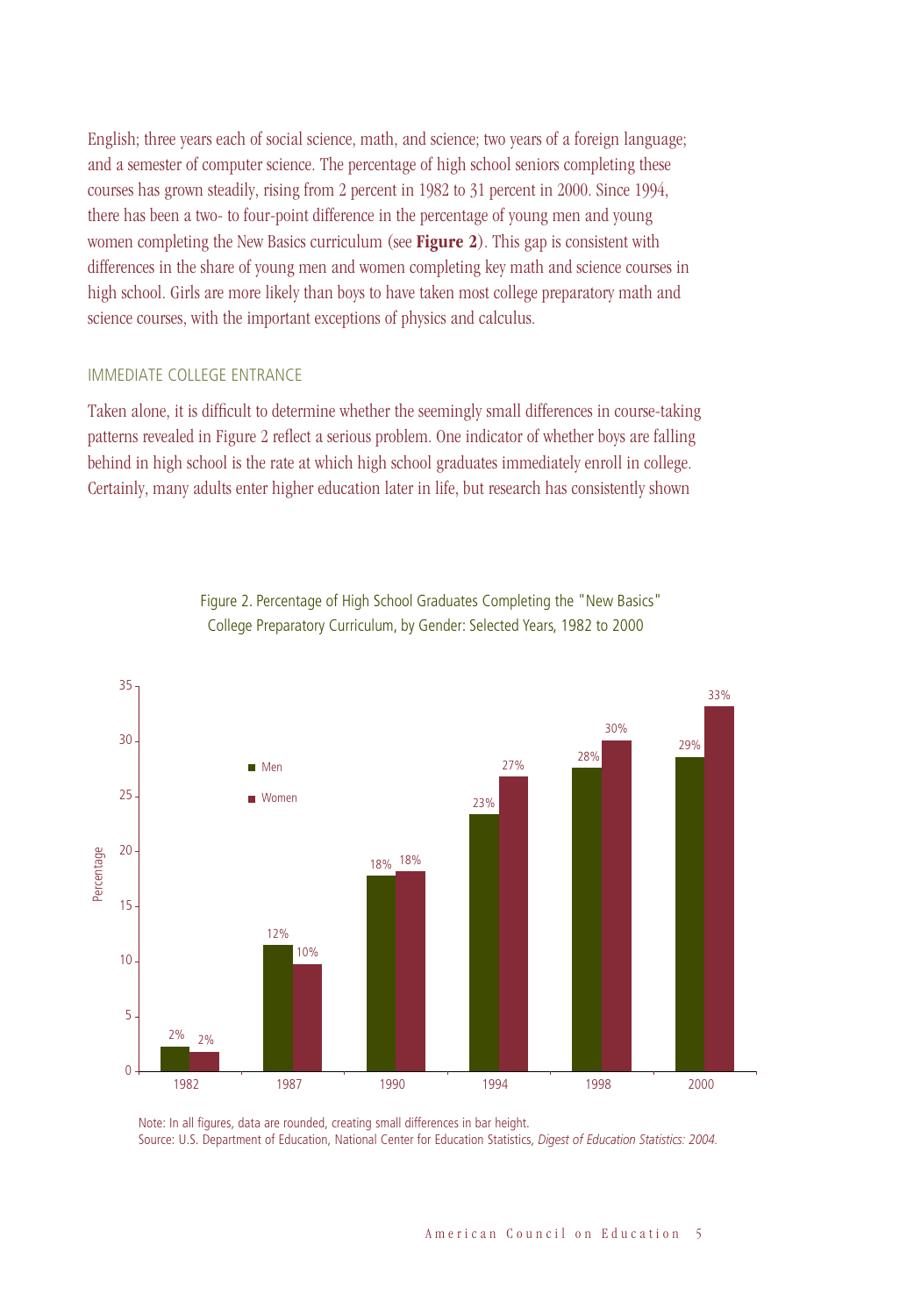that students who enroll in college immediately after high school have higher rates of retention and graduation than students who delay enrollment.

Figure 3 tracks the rate at which high school graduates in a given year enroll in college by October of the same year. Due to small sample sizes, this indicator is subject to significant yearto-year variation. Nonetheless, some general patterns are apparent. For young men, Figure 3 shows that immediate college entrance rates declined at the end of the Vietnam War era, when obtaining a draft deferment for college enrollment ceased to be a concern, then began rising slowly in the mid-1990s to return to Vietnam War–era levels. For women, the story has been one of steady improvement, with women now more likely than men to enroll in college immediately after high school. Perhaps the larger share of young women taking a college preparatory curriculum during the 1990s and 2000s has contributed to this trend.



Figure 3. Percentage of High School Graduates Immediately Enrolling in College, by Gender: 1960 to 2003

Note: To reduce year-to-year variability due to sampling error, a three-year running average is used. Source: U.S. Department of Education, National Center for Education Statistics, *Digest of Education Statistics: 2004.*

5 Horn, L., Cataldi, E. F., & Sikora, A. (2005). *Waiting to attend college: Undergraduates who delay their postsecondary enrollment.* Washington, DC: U.S. Department of Education, National Center for Education Statistics.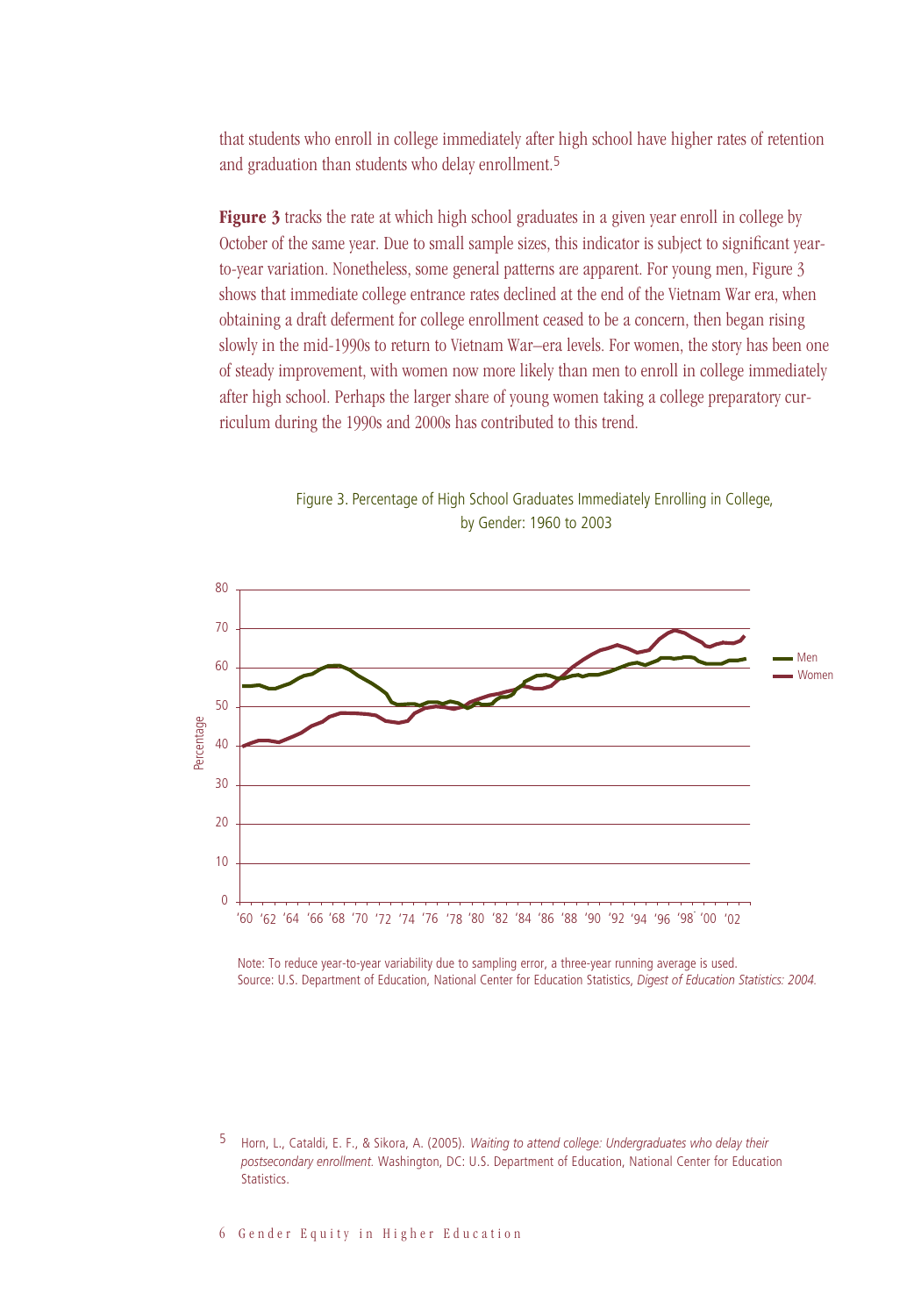#### College Enrollment

In fall 2003, 9.6 million women and 7.3 million men enrolled for credit in higher education at all levels (see Figure 4). For both groups, the 2003 levels represent growth of more than 10 percent over enrollment only five years earlier. However, the number of men enrolled did not increase fast enough to narrow what is now a 57 percent female majority in total enrollment.



Figure 4. Total Fall Enrollment in Degree-Granting Institutions of Higher Education, by Gender: 1965 to 2003

Source: U.S. Department of Education, National Center for Education Statistics, *Digest of Education Statistics: 2004.*

According to the most recent National Postsecondary Student Aid Study (NPSAS), men comprised 42 percent of total enrollment at the graduate level in 2003–04, but the gender balance varied tremendously by degree program and field of study. Men still are the majority in theology (77 percent), MBA (59 percent), noneducation doctorate (55 percent), law (54 percent), and master's of science (52 percent) programs. Women hold the largest majorities in education programs (80 percent at the master's level and 64 percent at the doctoral level), but also have made strides in traditionally male fields. Women now have a slight majority in enrollment in medicine (51 percent) and other health science professional programs (53 percent).

<sup>6</sup> Health science professional degrees other than medicine include fields such as pharmacy, optometry, dentistry, and veterinary medicine, but exclude nursing as well as occupational and physical therapy.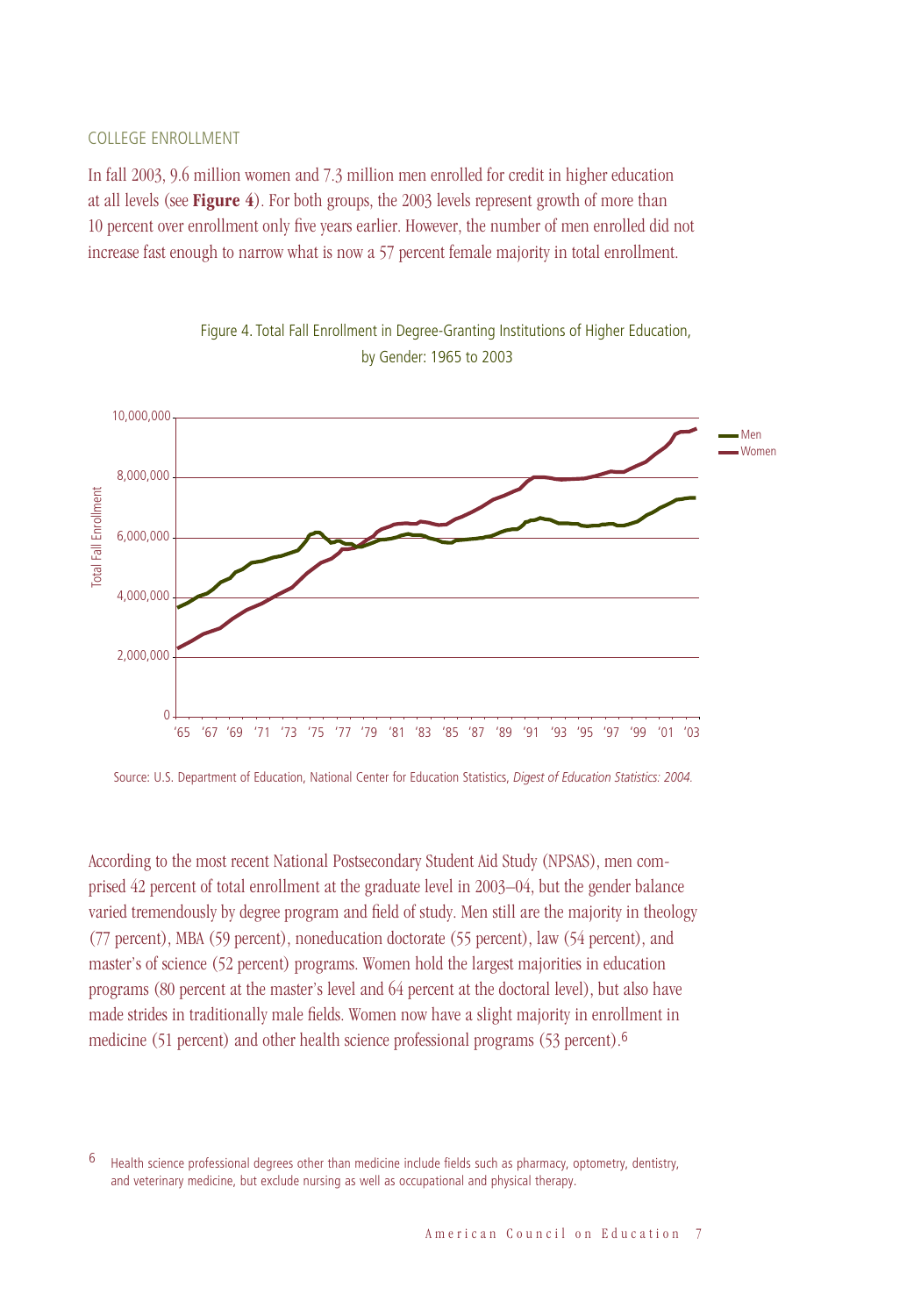The percentage of all undergraduates who are male has dropped from 44 percent in 1995–96 to 42 percent in 2003–04 (see **Figure 5**). As among graduate students, this summary statistic masks considerable variation, but in the case of undergraduates, race/ethnicity, age, and income are the more salient variables. The 2000 report demonstrated that women are a sizable majority among the 40 percent of undergraduates who are aged 25 or older. This finding has not changed; women have maintained a 60 to 62 percent majority among students aged 25 and older since the 2000 study. The size of the older student population varies by race/ethnicity, as does the size of the female majorities within those populations.<sup>7</sup> In 2003–04, students aged 25 or older made up 50 percent of both the African-American and American Indian undergraduate populations, and women accounted for nearly 70 percent of these students—a larger proportion than for any other group (see Table 1). Indeed, within these two racial/ethnic groups, women aged 25 and older make up a larger share of the total undergraduate population than younger women. Even among the white and Asian-American undergraduate populations, in which younger students predominate, older women make up 20 percent of undergraduate enrollment. Although most media and policy attention is focused on traditional-age undergraduates, any



Figure 5: Percentage of All Undergraduates Who Are Male, by Age: 1995–96, 1999–2000, and 2003–04

Note: In each year, students aged 25 or older were approximately 40 percent of the undergraduate population. Note: In each year, students aged 25 or older were approximately 40 percent of the undergraduate population. Source: U.S. Department of Education, National Center for Education Statistics, National Postsecondary Source: U.S. Department of Education, National Center for Education Statistics, National Postsecondary Student Aid Studies: 1995–96, 1999–2000, and 2003–04.

 $7^{\circ}$ Beginning in 2000, individuals responding to all federal surveys had the option of selecting more than one race. This change was implemented in the 2003–04 NPSAS study. Only 2 percent of respondents to this NPSAS survey chose more than one race, so it is unlikely that this change had a major impact on the results of the analyses presented in this report.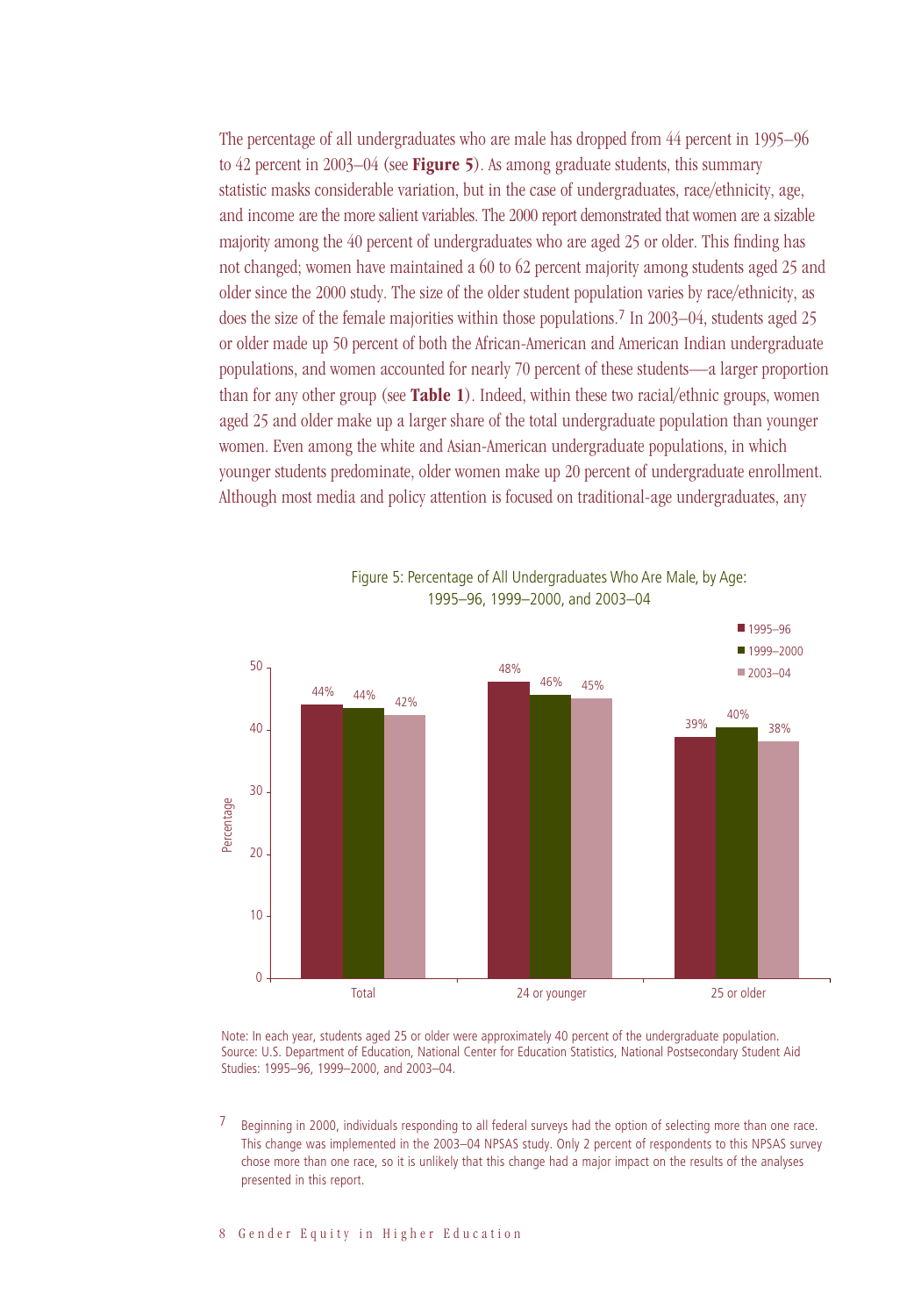|                     | 24 or Younger |             |               |               | 25 or Older |                |  |
|---------------------|---------------|-------------|---------------|---------------|-------------|----------------|--|
|                     | Total<br>(%)  | Men<br>(% ) | Women<br>(% ) | Total<br>(% ) | Men<br>(% ) | Women<br>(9/6) |  |
| White               | 63            | 29          | 34            | 37            | 15          | 22             |  |
| African American    | 50            | 20          | 30            | 50            | 16          | 34             |  |
| Hispanic            | 61            | 26          | 35            | 39            | 15          | 24             |  |
| Asian American      | 65            | 32          | 33            | 35            | 14          | 21             |  |
| American Indian     | 49            | 21          | 28            | 51            | 16          | 35             |  |
| <b>All Students</b> | 61            | 28          | 34            | 39            | 15          | 24             |  |

Table 1. Undergraduates by Age, Race/Ethnicity, and Gender: 2003–04

Source: U.S. Department of Education, National Center for Education Statistics, National Postsecondary Student Aid Study: 2003–04.

discussion of the undergraduate gender gap must acknowledge the influence of older women on the overall trends.

Men aged 25 or older represent only 15 percent of undergraduates, with little variation by race/ ethnicity. Given the demands of the knowledge economy, an important question receiving scant attention is, Why are men less likely than women to enter (or re-enter) higher education later in life? Perhaps the higher salaries that men of all education levels continue to command in the labor market depress enrollments, or men are less willing to reduce the amount they work (and earn) in order to pursue higher education, but additional research is needed.

As reflected in Figure 5, the female majority has grown among undergraduates aged 24 or younger since 1995–96, rising from 52 percent to 55 percent. This change is primarily attributable to a widening gender gap among whites and Hispanics (see Figure 6, on page 10). Among white undergraduates aged 24 or younger, a clear female majority has emerged since 1995–96, with the male share of undergraduates dropping from 49 percent in 1995–96 to 46 percent in 2003–04. Among Hispanics, the percentage of undergraduates aged 24 or younger who are male fell from 45 percent to 43 percent. African-American males have actually seen some progress, with their share of enrollment rising from 37 percent to 40 percent, but the gender gap is still largest in this racial group. Asian-American men, who had been in the majority in 1995–96, now are at parity with their female peers. The data on the small number of American Indian undergraduates aged 24 or younger probably are misleading. In 1995–96, the NPSAS study found that only 30 percent of American Indian undergraduates in this age group were men. In 2003–04, that number rose to 44 percent. Most likely, the 30 percent figure was inaccurate due to low sample size and should have been at least somewhat higher.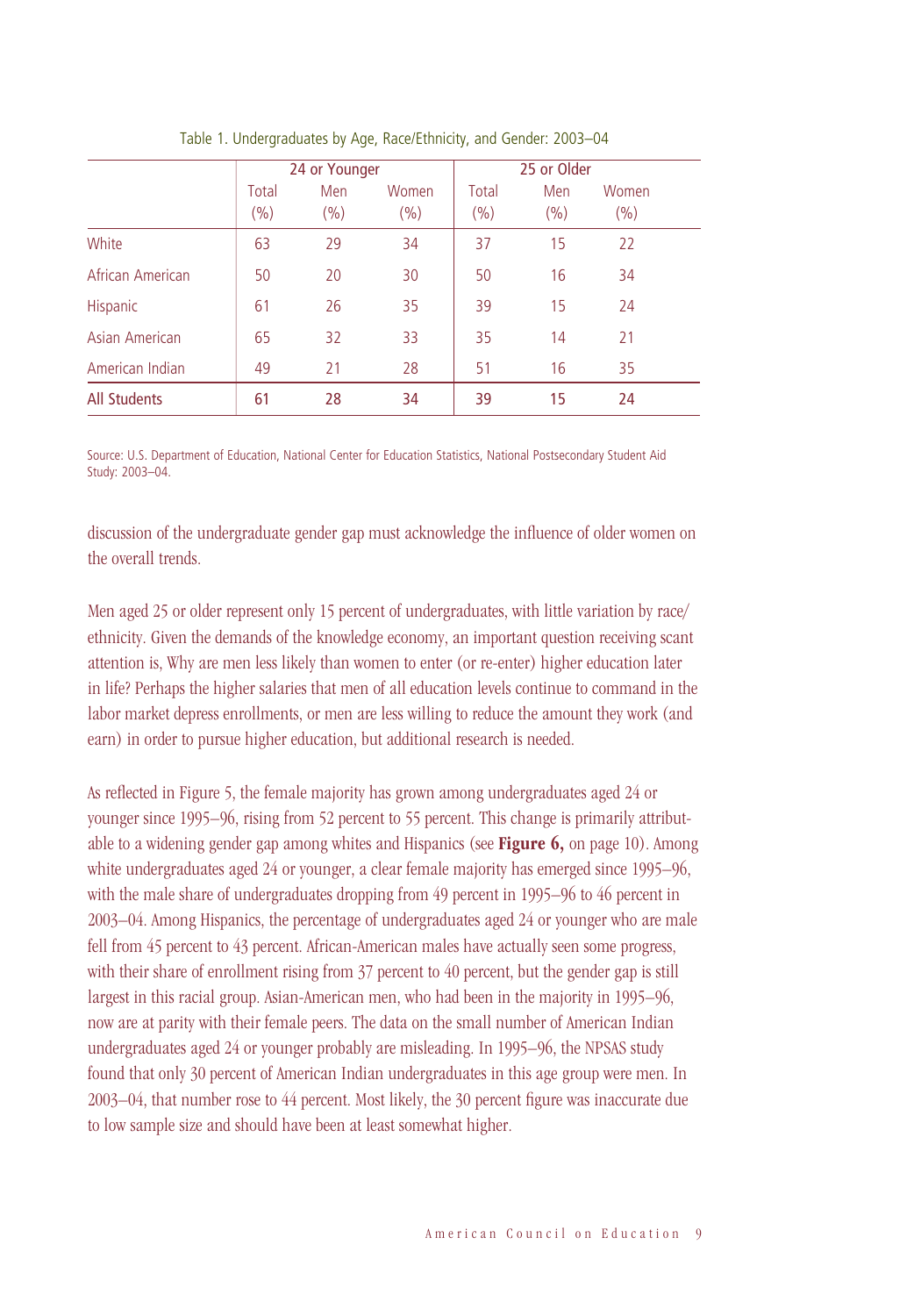

#### Figure 6: Percentage of Undergraduates Aged 24 or Younger Who Are Male, by Race/Ethnicity: 1995–96, 1999–2000, and 2003–04

Source: U.S. Department of Education, National Center for Education Statistics, National Postsecondary Source: U.S. Department of Education, National Center for Education Statistics, National Postsecondary Student Aid Studies: 1995–96, 1999–2000, and 2003–04.

The final factor examined in 2000 was income for students aged 24 or younger. In order to improve the accuracy of the data, and to account for trends since the original report, income is presented separately in this update for dependent and independent students.<sup>8</sup> Because of significant differences in family structure and income between these two groups, these analyses are conducted using distinct methods. See Appendix II on page 25 for a full explanation of the methods used and rationales for those selections.

Table 2 compares the percentage of dependent undergraduates who are male by race/ethnicity for the lowest family income quartile, middle 50 percent, and highest quartile in three academic years: 1995–96, 1999–2000, and 2003–04. Half of all undergraduates were dependent students in 2003–04.<sup>9</sup> Table 2 demonstrates that, at least for dependent students, as income rises, the gender gap diminishes. This pattern is consistent over time and across racial/ethnic groups. In many cases, there is no clear pattern of change across the three years studied, but there

<sup>8</sup> All undergraduates aged 24 or younger who are single, have no children, and are not either veterans or wards of the court are considered dependent in the eyes of federal financial aid policy and the NPSAS study. All undergraduates aged 25 and older, as well as younger undergraduates who are married, have children, or are veterans or wards of the court are considered independent.

U.S. Department of Education, National Center for Education Statistics. National Postsecondary Student Aid Study: 2003–04. Analysis by author.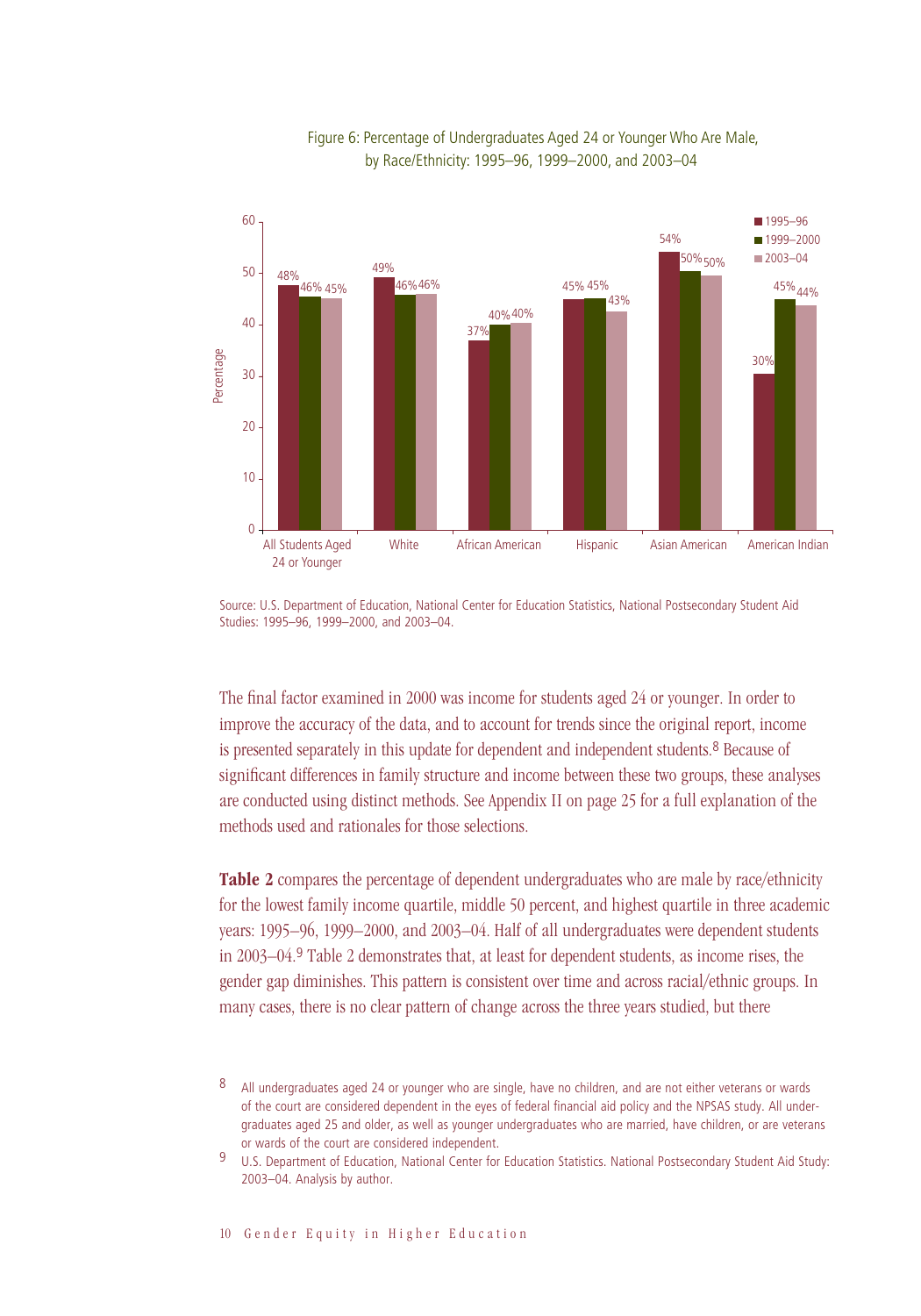|                     | Lowest Quartile |                  |                    | <b>Middle Quartiles</b> |                  |                    | <b>Highest Quartile</b> |                  |                      |
|---------------------|-----------------|------------------|--------------------|-------------------------|------------------|--------------------|-------------------------|------------------|----------------------|
|                     | 1995–96<br>(%)  | 1999-2000<br>(%) | $2003 - 04$<br>(%) | 1995–96<br>$(\% )$      | 1999-2000<br>(%) | 2003-04<br>$(\% )$ | 1995–96<br>(%)          | 1999-2000<br>(%) | $2003 - 04$<br>(9/6) |
| White               | 48              | 43               | 44                 | 48                      | 46               | 47                 | 50                      | 48               | 51                   |
| African American    | 41              | 40               | 42                 | 45                      | 48               | 44                 | 41                      | 51               | 54                   |
| <b>Hispanic</b>     | 46              | 44               | 43                 | 42                      | 52               | 46                 | 47                      | 52               | 51                   |
| Asian American      | 46              | 48               | 48                 | 47                      | 49               | 52                 | 54                      | 54               | 54                   |
| <b>All Students</b> | 46              | 44               | 44                 | 47                      | 47               | 47                 | 50                      | 49               | 52                   |

| Table 2. Percentage of Dependent Undergraduates Who Are Male, by Race/Ethnicity and Income: |
|---------------------------------------------------------------------------------------------|
| 1995-96, 1999-2000, and 2003-04                                                             |

Note: Income quartiles based on total U.S. families with householders aged 35 to 64 in 1994, 1998, and 2002, as collected by the U.S. Census Bureau in its annual Current Population Survey. See Appendix II for more information. Shaded data should be interpreted with caution due to high standard errors.

Source: U.S. Department of Education, National Center for Education Statistics, National Postsecondary Student Aid Studies: 1995–96, 1999–2000, 2003–04.

are important exceptions in which a trend is evident. Among low-income students, the female majority grew for whites and Hispanics. Among middle-income students, the percentage of Hispanic and Asian-American students who are male increased. No significant changes occurred among students in the highest income quartile, in which men and women are at parity or men have a small majority.

The picture is somewhat different for the 50 percent of undergraduates who are independent students. Table 3 presents the percentage of independent students who are male, by income

|                     | Lowest Quartile<br>(% ) | <b>Middle Quartiles</b><br>$(\% )$ | <b>Highest Quartile</b><br>(%) |
|---------------------|-------------------------|------------------------------------|--------------------------------|
| White               | 39                      | 39                                 | 41                             |
| African American    | 32                      | 29                                 | 40                             |
| Hispanic            | 34                      | 36                                 | 42                             |
| Asian American      | 45                      | 39                                 | 40                             |
| <b>All Students</b> | 36                      | 37                                 | 41                             |

Table 3. Percentage of Independent Undergraduates Who Are Male, by Race/Ethnicity and Income: 2003–04

Note: Income quartiles based on distribution of independent students by income equivalency to the federal poverty threshold. See Appendix II for more information.

Source: U.S. Department of Education, National Center for Education Statistics, National Postsecondary Student Aid Study: 2003–04.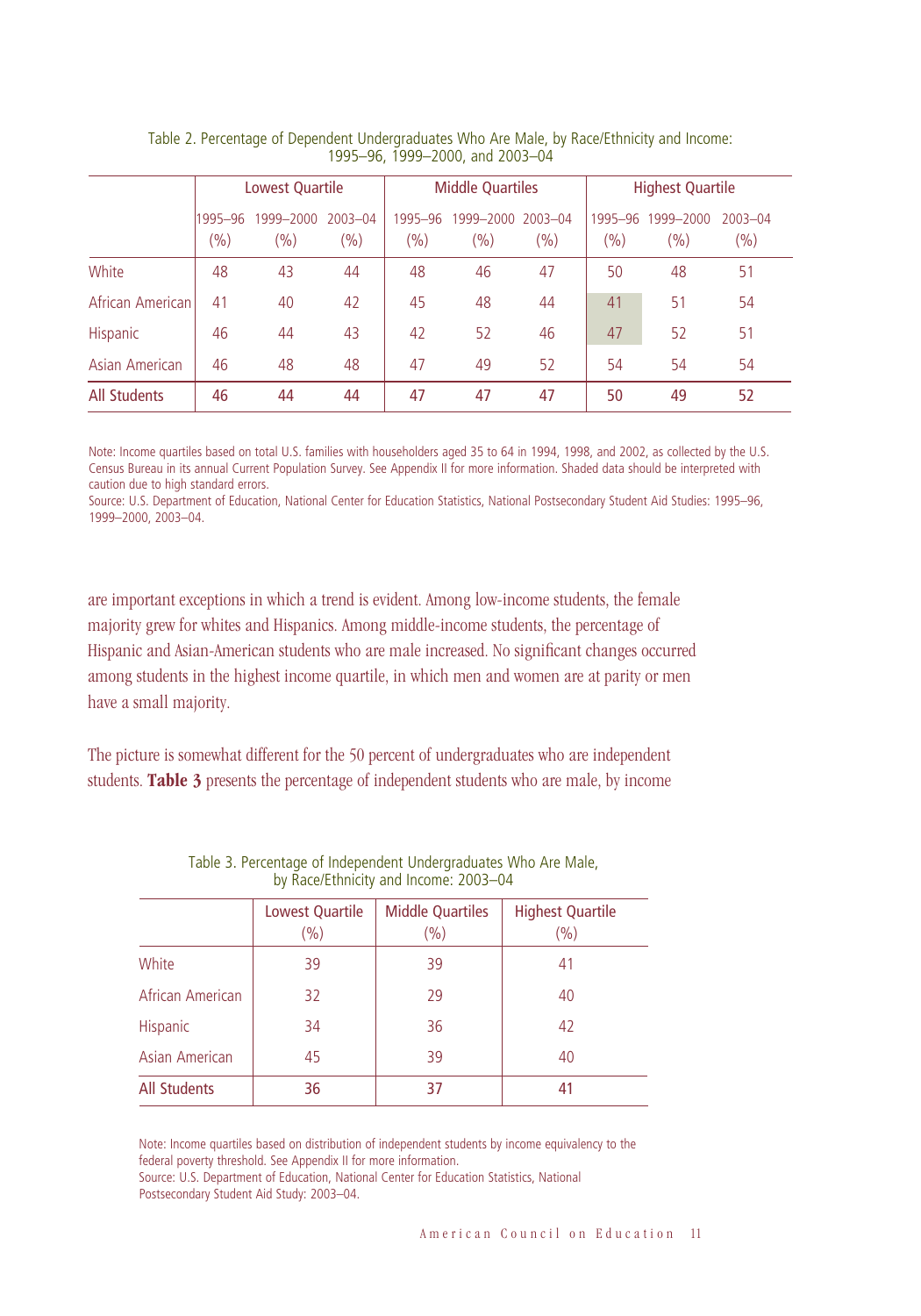quartile, for 2003–04. As among dependent students, as independent students' incomes rise, the size of the gender gap shrinks.<sup>10</sup> However, among independent students, women still hold a significant majority at every income level and within each racial/ethnic group. The size of the female majority ranges from 55 percent among Asian Americans in the lowest income quartile to 71 percent among African Americans in the middle quartiles.

The 2000 report did not analyze the gender gap by institution type. This update adds this information. **Figure** 7 shows that the size of the gender gap varies by institution type, but perhaps not as dramatically as one might expect. The percentage of all undergraduates who are male ranges from 38 percent at for-profit institutions to 46 percent at public doctoral institutions. For-profit institutions and community colleges are often composed of large proportions of older students, minority students, and students from low-income backgrounds, contributing to the larger female majorities at these institutions. When traditional-age students are isolated, there is even less variation by institution type. The male share of enrollment among undergraduates aged 24 or younger ranges from 43 percent at for-profit institutions to 46 percent at public doctoral and private not-for-profit nondoctoral institutions.11



Figure 7. Percentage of Undergraduates Who Are Male, by Institution Type and Student Age: 2003–04

Source: U.S. Department of Education, National Center for Education Statistics, National Postsecondary Source: U.S. Department of Education, National Center for Education Statistics, National Postsecondary Student Aid Student Aid Studies: 1995–96, 1999–2000, and 2003–04. Studies: 1995–96, 1999–2000, and 2003–04.

 $10$  The only exception to this pattern was among independent Asian-American students.

11 Lack of variation in the size of the gender gap by broad institution type does not mean that the gender gap does not vary considerably among individual institutions or smaller groups of institutions.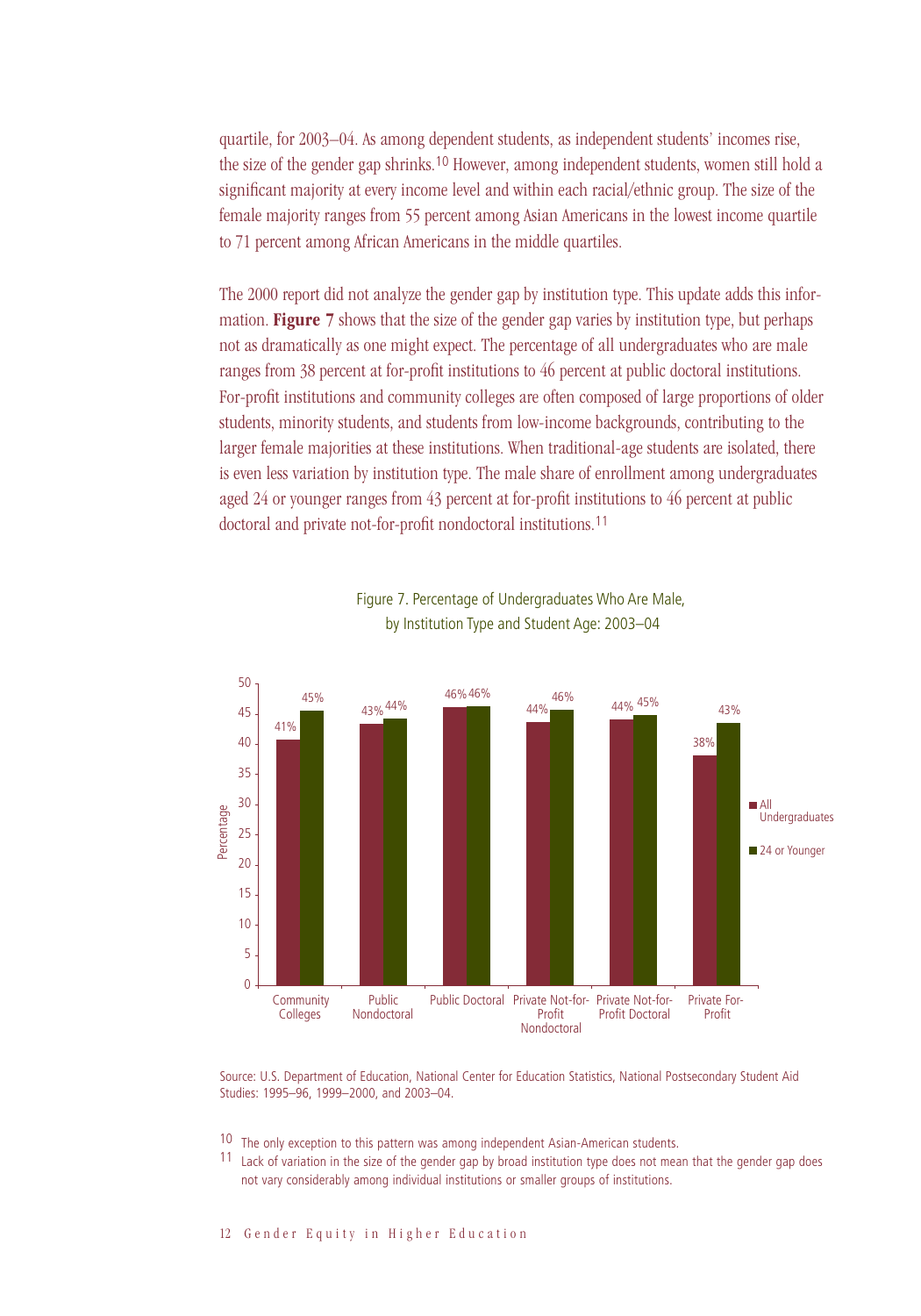#### Persistence and Bachelor's Degree Attainment

The 2000 report included data from a federal longitudinal study of students who began college in 1989–90 that suggested that women who enter postsecondary education with the goal of attaining a bachelor's degree are more likely than men with similar ambitions to earn a degree within five years. However, the same study also found that men are more likely to still be enrolled and working toward a degree after five years, equalizing the overall persistence rates for men and women. These data also showed that differences between men and women within the major racial/ethnic groups were less substantial than differences between racial/ethnic groups. New data from a similar study of students who entered postsecondary education in 1995–96 generally echo these findings (see Table 4).

|                        | 1989-90 Entrants by 1994      |                        |                  | 1995-96 Entrants by 2000   |                       |               |  |
|------------------------|-------------------------------|------------------------|------------------|----------------------------|-----------------------|---------------|--|
|                        | <b>Attained BA</b><br>$(\% )$ | Still Enrolled<br>(% ) | Total<br>$(\% )$ | <b>Attained BA</b><br>(% ) | Still Enrolled<br>(%) | Total<br>(% ) |  |
| White Men              | 33                            | 16                     | 49               | 31                         | 18                    | 49            |  |
| White Women            | 38                            | 12                     | 50               | 39                         | 11                    | 50            |  |
| African-American Men   | 16                            | 15                     | 31               | 15                         | 16                    | 31            |  |
| African-American Women | 24                            | 11                     | 35               | 20                         | 13                    | 33            |  |
| Hispanic Men           | 19                            | 12                     | 31               | 18                         | 11                    | 28            |  |
| Hispanic Women         | 29                            | 14                     | 43               | 21                         | 13                    | 34            |  |
| All Men                | 31                            | 16                     | 47               | 28                         | 17                    | 45            |  |
| All Women              | 36                            | 12                     | 48               | 35                         | 12                    | 47            |  |

Table 4. Percentage of Students Who Attained a BA or Were Still Enrolled After Five Years, by Race/Ethnicity and Gender: 1989–90 and 1995–96 College Entrants

Note: Includes only students who, at entrance, expressed the goal of attaining a bachelor's degree. Students may have attended any type of institution and may have never enrolled at a four-year institution.

Source: U.S. Department of Education, National Center for Education Statistics, Beginning Postsecondary Students Longitudinal Studies: 1989/1994 and 1995/2001.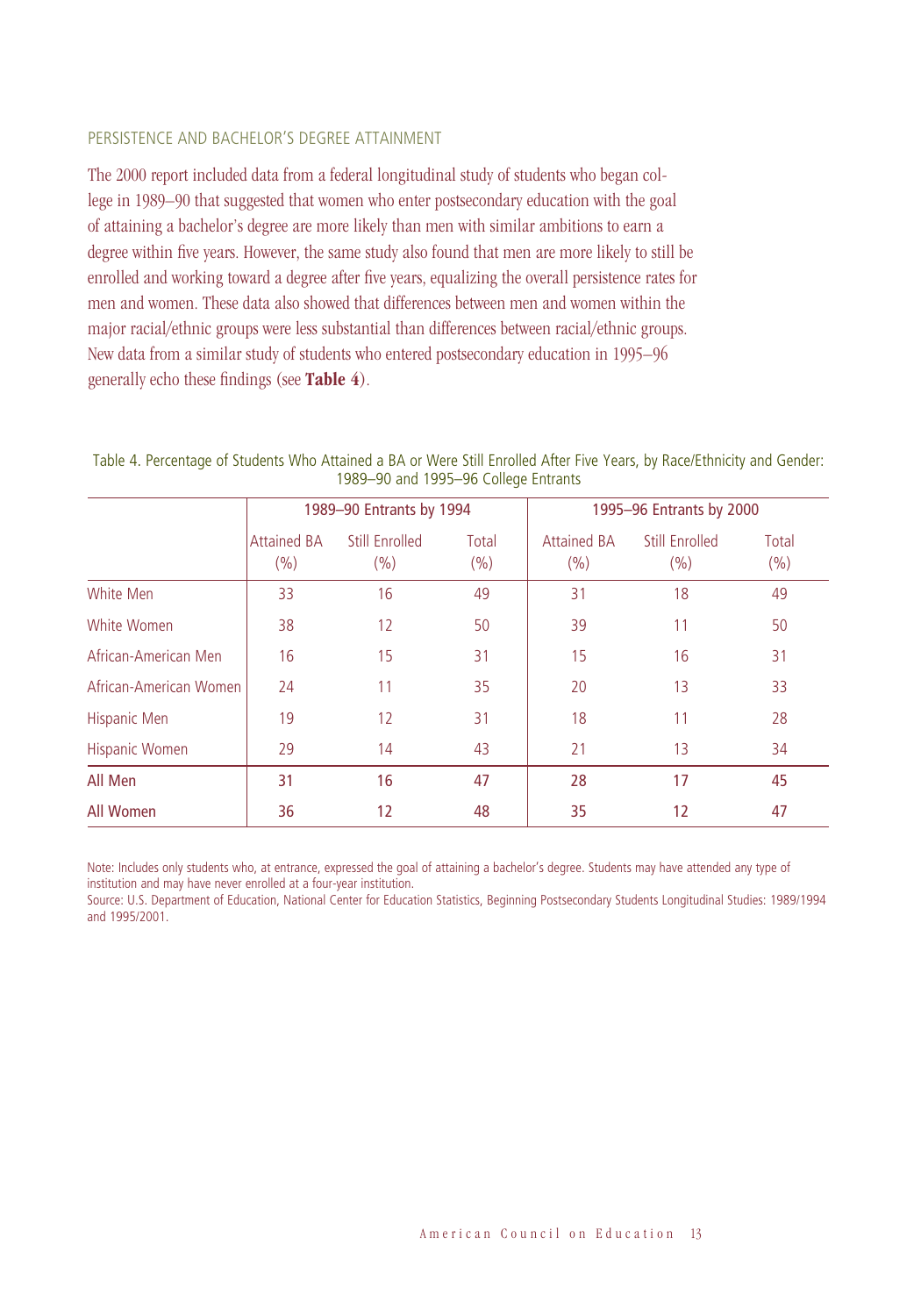Another way to examine bachelor's degree attainment is to track the percentage of Americans in a given age range who have earned at least a bachelor's degree. Figure 8 depicts the percentage of Americans aged 25 to 29 with a bachelor's degree, by both race/ethnicity and gender, from 1966 to 2004.12 This figure has two striking aspects. The first is that, despite progress by African Americans and Hispanics, the gaps between these groups and whites are larger today than they were in the 1960s and 70s. The second is that, after a spike in the mid-1970s that reflected the surge in male enrollment during the Vietnam War, the share of young white men with a bachelor's degree declined and remained flat until the early 1990s when it began to rise again. There was a similar pattern among African-American and Hispanic men, but the drop-off after the Vietnam War era was not as precipitous.





Note: To reduce year-to-year variability due to sampling error, a three-year running average is used for all groups. Source: U.S. Census Bureau, March Current Population Surveys: 1966 to 2004.

Significant gender gaps favoring women did not develop within each racial/ethnic group until the mid- to late-1990s. Since that time, the gap among whites has grown as the percentage of white women with bachelor's degrees continues to increase while the percentage of similarly educated white men has remained essentially flat. In 2004, 32 percent of white men aged 25 to 29 had at least a bachelor's degree, compared with 37 percent of white women. The data for

12 Prior to 1993, data include all persons who had completed four or more years of college.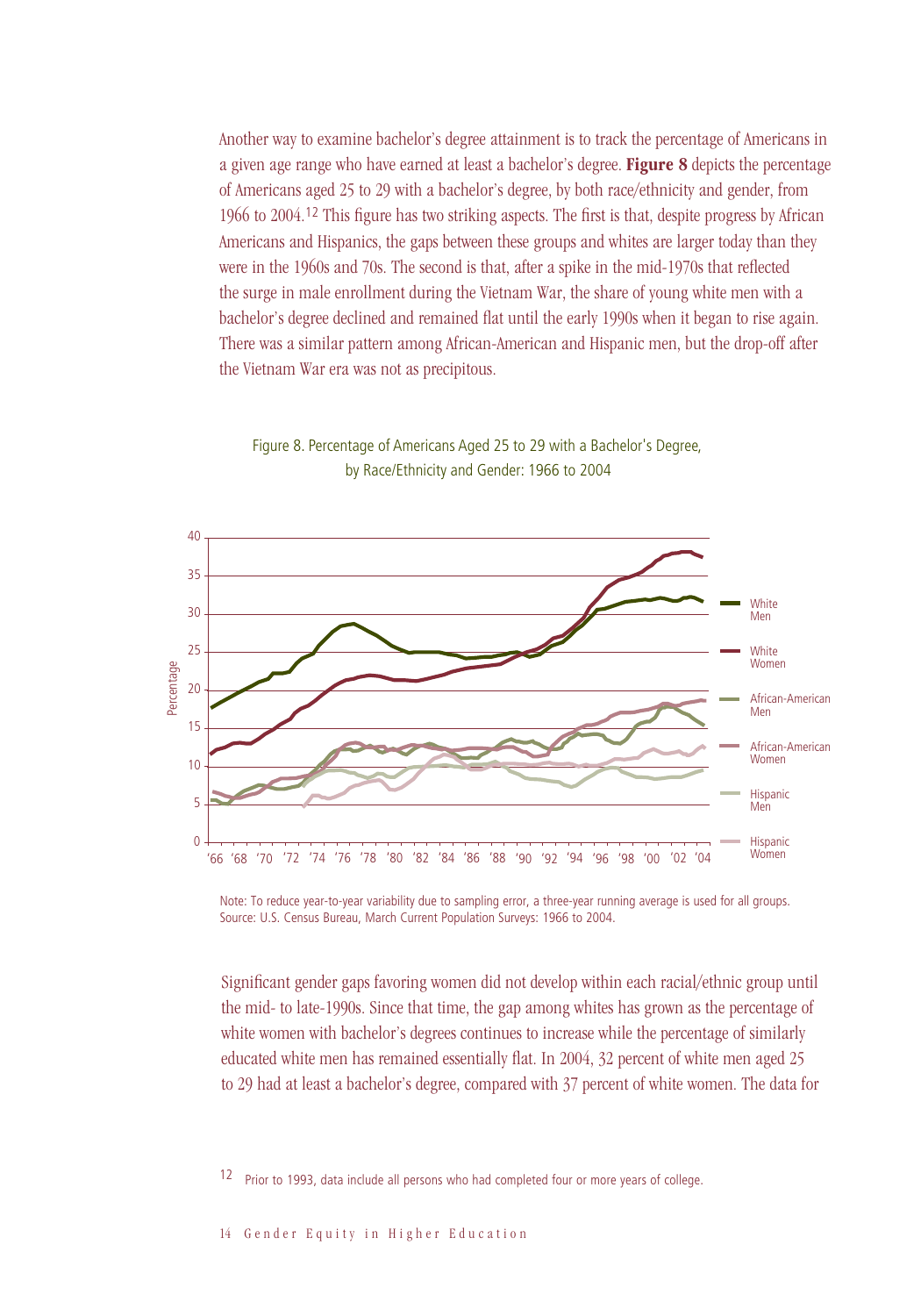both African Americans and Hispanics fluctuate from year to year because of small sample sizes, but in general, the size of the gender gap is much smaller for these groups.

#### Degrees Conferred

One of the most quoted pieces of evidence supporting the thesis that men are in trouble is the widening disparity in the percentage of degrees conferred to men and women. At the graduate level, women have only recently earned as many doctoral and professional degrees as men (see Figure 9). However, more than 70 percent of students earning graduate degrees are at the master's level, where women have earned at least half of all degrees since 1980.13 In large part, this female majority is due to women's predominance in education, nursing and allied health, and social work, fields that together account for 42 percent of master's degrees. Women earned three out of four master's degrees conferred in these fields in 2003–04. In the traditionally male-dominated fields of business and engineering, women earned 42 percent and 21 percent of degrees conferred, respectively.14



Figure 9. Percentage of Major Degree Types Conferred to Men: Selected Years, 1960–61 to 2003–04

Note: Data on associate degrees conferred in 1960–61 are not available. Note: Data on associate degrees conferred in 1960–61 are not available. Source: U.S. Department of Education, National Center for Education Statistics, Source: U.S. Department of Education, National Center for Education Statistics, *Digest of Education Statistics: 2004.*

13 Seventy-three percent of students completing graduate degrees in 2003–04 were in master's degree programs, 11 percent each were in doctoral programs and professional programs, and 6 percent were in post-bachelor's or post-master's certificate programs. See King, J. (2005). *Federal student loan debt: 1993 to 2004*. Washington, DC: American Council on Education. Available at www.acenet.edu.

14 U.S. Department of Education, National Center for Education Statistics. 2005. *Digest of Education Statistics*, Table 265. Available at http://nces.ed.gov/programs/digest/d05\_tf.asp.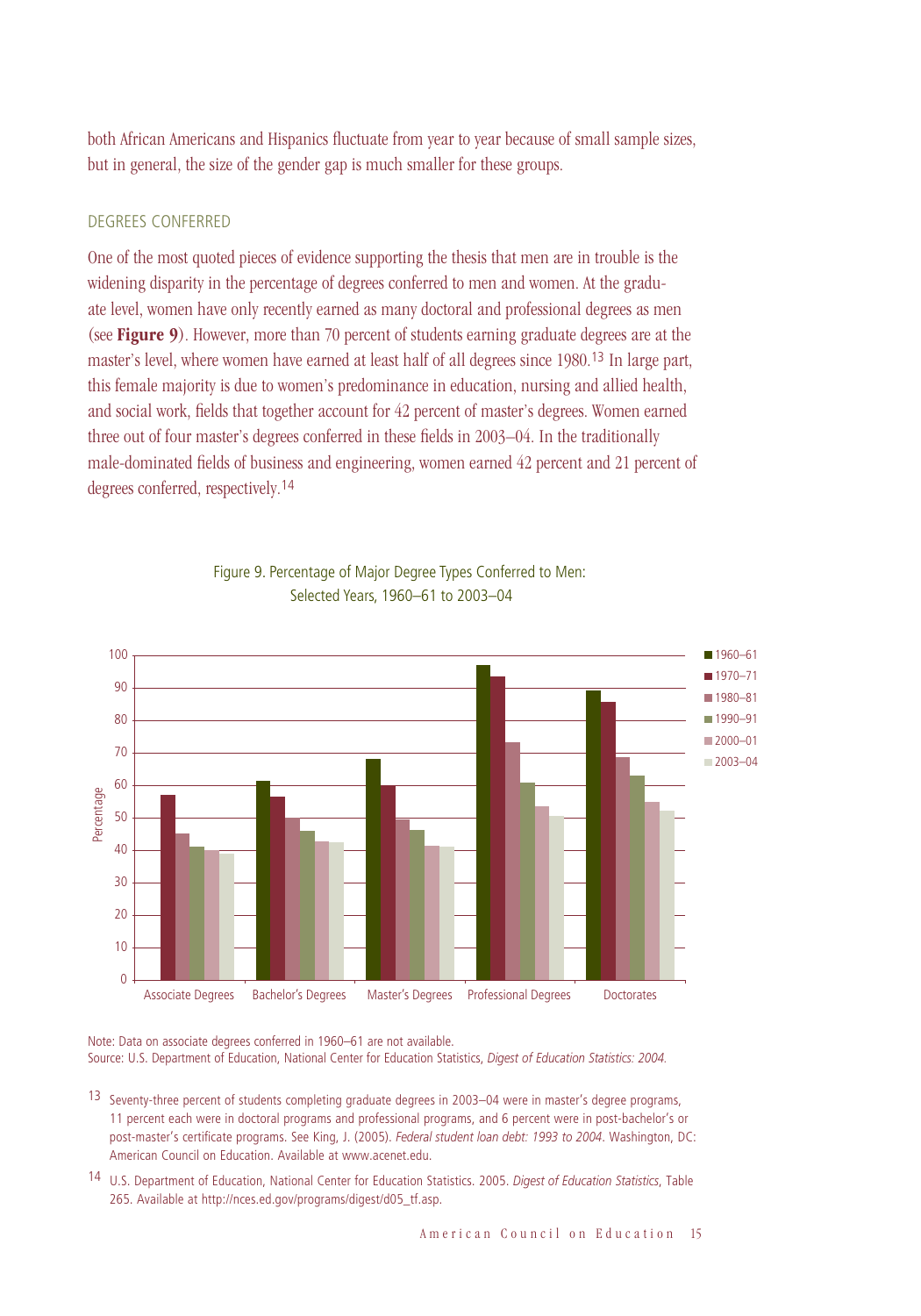At the undergraduate level, women earn the majority of both associate and bachelor's degrees. One-third of all undergraduate degrees are at the associate level, where women have earned the majority of degrees since 1980.15 Women earn the majority of degrees in the three largest fields: general education (for transfer to a four-year institution), business, and nursing/allied health. Together, these three fields account for 66 percent of all associate degrees conferred in 2003–04. Men earn the majority of associate degrees in engineering technologies and computer and information science, but together these two fields account for only 12 percent of all associate degrees conferred.16

Women have earned the majority of bachelor's degrees since 1990; in 2003–04, men earned only 42 percent of all bachelor's degrees conferred. Figure 10 breaks down this trend by race/ethnicity since the mid-1970s. It shows that the share of bachelor's degrees earned by white women



Figure 10. Percentage Distribution of Bachelor's Degrees Conferred, by Gender and Race/Ethnicity: Selected Years, 1976–77 to 2003–04

Note: This figure excludes non-resident aliens and individuals of unknown race or ethnicity. As a result, this gender aistribution differs from the distribution for an bachelor s degree recipients.<br>Source: U.S. Department of Education, National Center for Education Statistics, *Digest of Education Statistics: 2004.* distribution differs from the distribution for all bachelor's degree recipients.

15 Fifty-four percent of students completing undergraduate degrees or certificates in 2003–04 were in bachelor's degree programs, 33 percent in associate degree programs, and 13 percent were in certificate programs. See King, J. *Federal student loan debt: 1993 to 2004.*

16 U.S. Department of Education, National Center for Education Statistics. 2005. *Digest of Education Statistics,* Table 259. Available at http://nces.ed.gov/programs/digest/d05\_tf.asp.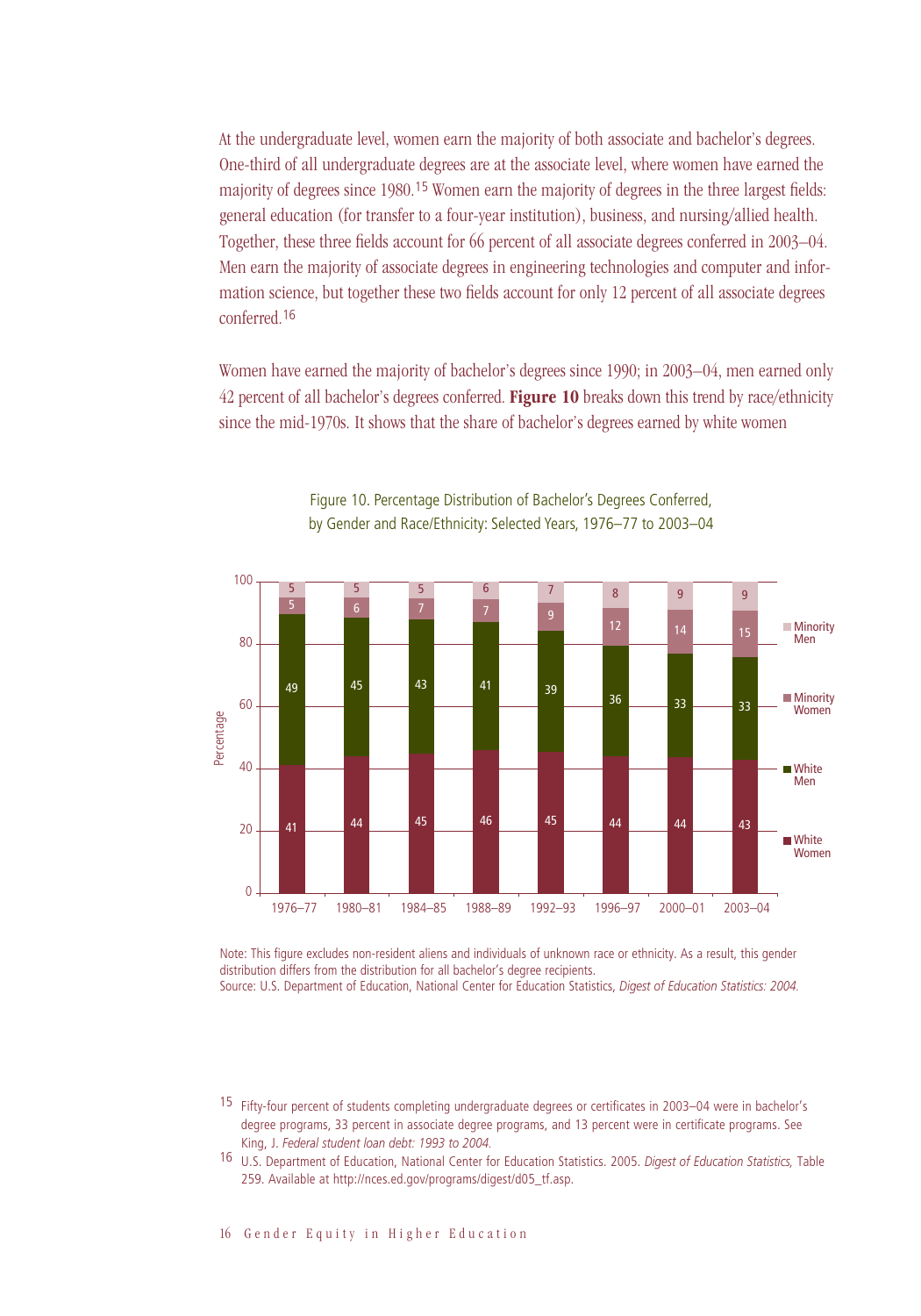has been essentially flat since 1980–81, but that the share of degrees earned by women of color has tripled, rising from 5 percent in 1976–77 to 15 percent in 2003–04. The share of degrees earned by minority men also has gone up, but not as rapidly, rising from 5 percent in 1976–77 to 9 percent in 2003–04. The only group to see a decline in its total share of degrees conferred is white men. The share of bachelor's degrees earned by this group has dropped from 49 percent in 1976–77 to 33 percent in 2003–04.

Does the shrinking percentage of degrees awarded to white men mean that there are fewer men earning bachelor's degrees today than in the 1970s or that the growing attainment of degrees by women and people of color has meant less opportunity for white men? No. Figure 11 shows that the *number* of white men earning bachelor's degrees has been essentially flat during this period, while the number of white women, and men and women of color earning bachelor's degrees has grown. So, the story has been one of increasing attainment for those groups, but no less attainment by white men. Further, when one computes the percentage of all white men aged 25 to 29 in America with a bachelor's degree (as opposed to the percentage of degrees conferred), one finds that attainment has increased. Because the population of white men in this age group has declined in size since 1990, even though the *numbe*r of degrees earned has been flat, the *percentage* of all white men in the United States with a bachelor's degree has increased (see Figure 8).



Figure 11. Number of Bachelor's Degrees Conferred, by Race/Ethnicity and Gender: 1976–77 to 2003–04

Source: U.S. Department of Education, National Center for Education Statistics, *Digest of Education Statistics: 2004.*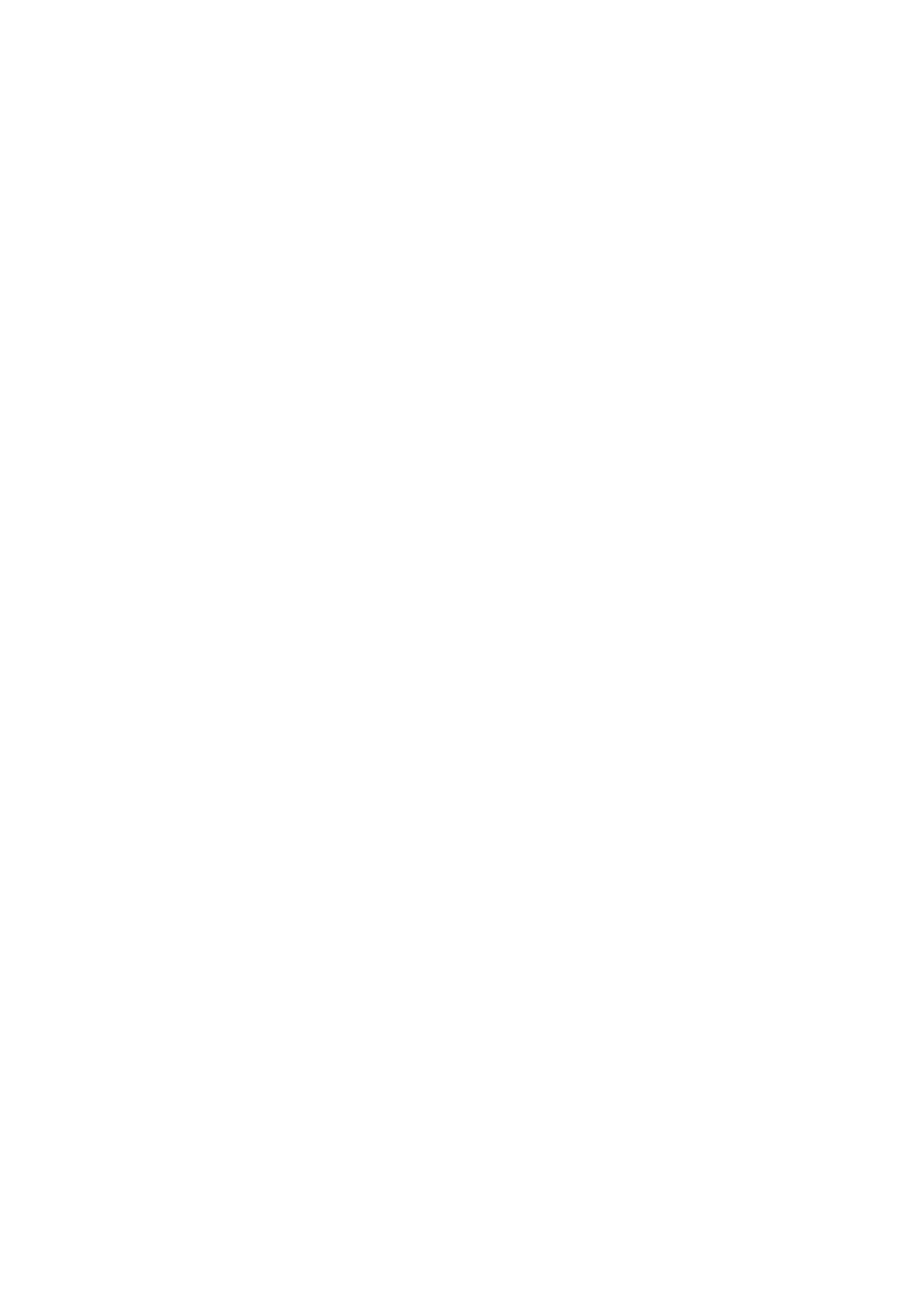### Possible Reasons for the Gender Gap

There is a lot of conjecture about why women are now the majority on college campuses and unfortunately much less research. This section does not review the many books an articles that have been written on this topic, but here is a lot of conjecture about why women are now the majority on college campuses, and unfortunately much less research. This section does not review the many books and articles that have been written on this topic, but in the interest of providing college by psychologists, social commentators, educators, journalists, and others. These hypotheses generally fall into three major categories: economic incentives, school effects, and social/ psychological factors. It is important to note that this issue is not unique to the United States. In most Organisation for Economic Co-operation and Development (OECD) countries, women are graduating from secondary education and entering tertiary education at higher rates than men.<sup>17</sup>

The economic argument is that the wages that women with a high school diploma earn are so low that they create a special incentive for women who might not otherwise attend college out of choice or due to concerns about academic preparation or finances. According to the U.S. Census Bureau, the median income of women aged 25 to 34 who have only a high school diploma and who worked full time for the entire year in 2004 was only \$24,166.18 When women who did not work full time for the entire year are included, the median income of female high school graduates drops to only \$18,647. Men in the same age range with a high school diploma do not fare well, but their median income of \$30,366 may be high enough that it does not create a similarly powerful incentive. Further, workers in traditionally male blue-collar occupations are more likely to receive health care and other benefits than workers in traditionally female sales and service occupations, creating another incentive for women to use postsecondary education to move up the economic ladder.

Another set of hypotheses concern the differential effects of the school experience on boys and girls. Some commentators contend that schools are intentionally organized and run in a way that is biased against boys.19 Others argue that the nature of the curriculum has changed, emphasizing reading and writing earlier and more intensively across grade levels, and that this change has put boys at a disadvantage because of differences in brain development and learning style.20

<sup>17</sup> OECD. (2004). *Policy brief: Education and equity*. Paris: Organisation for Economic Co-operation and Development.

<sup>18</sup> Income figures are from the U.S. Census Bureau's 2004 Current Population Survey and were retrieved from the Census Bureau web site (www.census.gov). Unless otherwise noted, all figures are for full-time, year-round workers aged 25 to 34.

<sup>19</sup> See, for example, Sommers, C. H. (2000). *The war against boys.* New York: Simon & Schuster.

<sup>20</sup> See, for example, Whitmire, R. (2006, January 23). Boy trouble. *The New Republic,* pp. 15–18.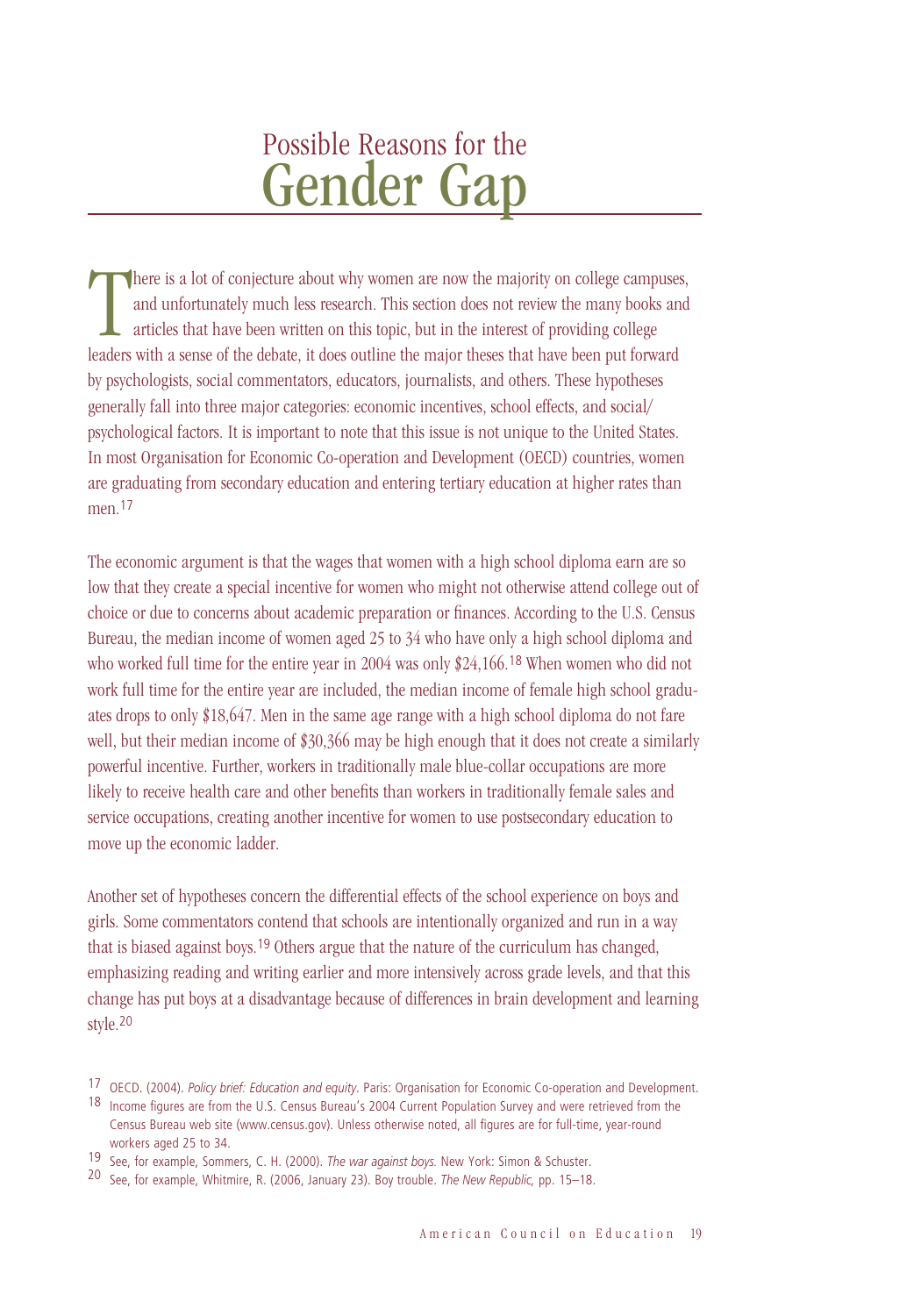Finally, a host of social and psychological factors that may influence the gender gap are cited frequently in the media. For example, male role models such as musicians and athletes may influence boys to adopt the attitude that it is not "cool" to work hard at school. Gender differences in maturation rates may make it more difficult for boys to meet deadlines and conform to other school norms, or to manage their feelings in productive ways. As a result, boys may fall behind academically or may be diagnosed with problems such as attention deficit disorder.

Unfortunately, there is no consensus on the causes of the gender gap and little comprehensive empirical research upon which to base firm conclusions. However, the range of possible explanations suggests that this issue is complex and multidimensional. Further, the fact that many industrialized countries see similar patterns suggests the problem and its root causes are not uniquely American. Not only are the possible causes of the gender gap complex, but also the relative influence of these causes likely differs depending on the race, ethnicity, age, and socioeconomic status of students. This makes diagnosing the problem and designing effective interventions that much more difficult.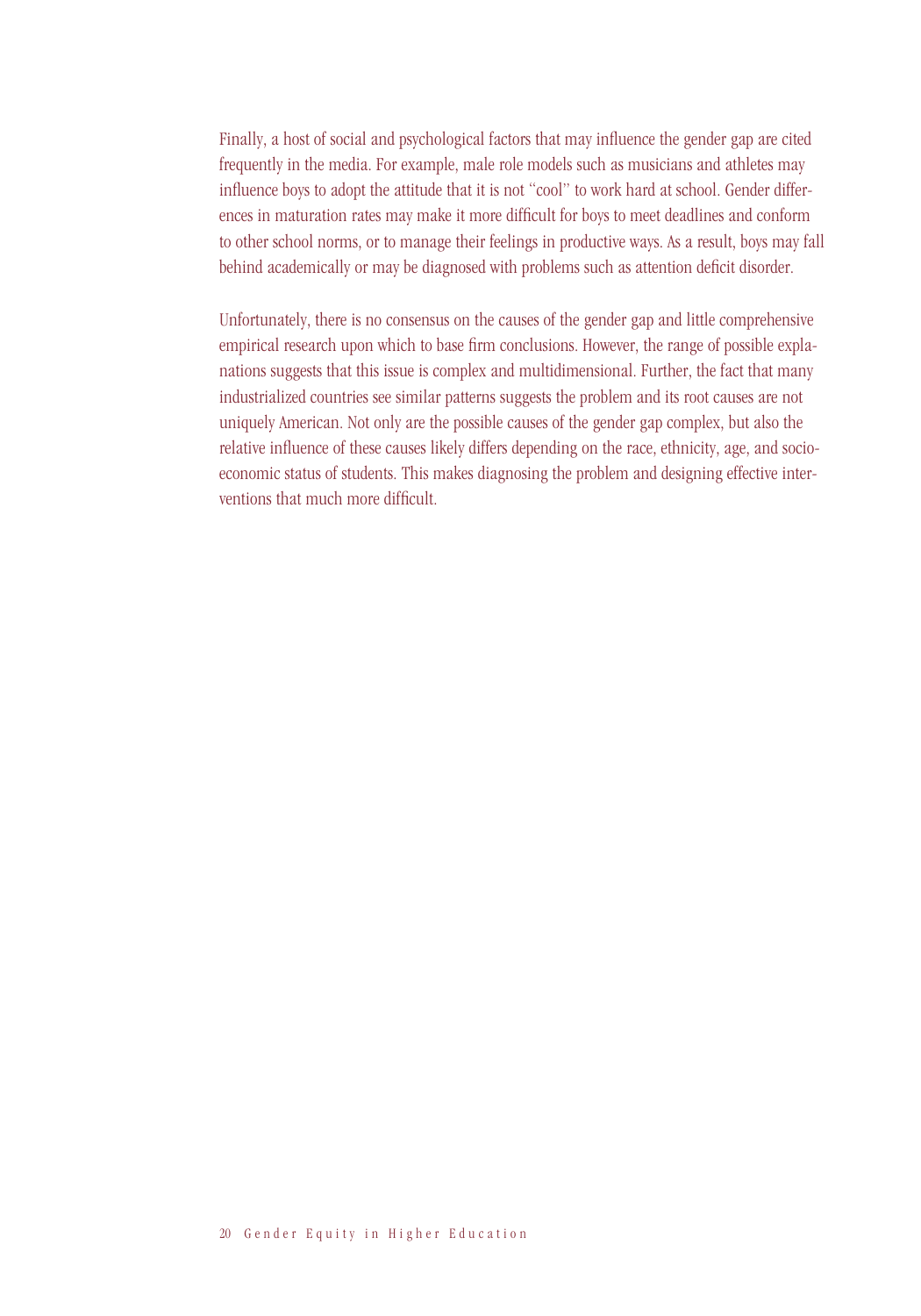# **Conclusion**

The issue of male achievement in higher education is real and important. As detailed in this report, at the undergraduate level, older men of all races, ethnicities, and incomes—and younger men of all races and ethnicities he issue of male achievement in higher education is real and important. As detailed in this report, at the undergraduate level, older men of all races, ethnicities, and incomes and younger men of all races and ethnicities from low- and middle-income backgrounds Further, the gender gap has increased since the 2000 report for one of the most vulnerable populations: low-income traditional-age students. The gender gap is important and should be addressed by educators and policy makers, but it should not obscure the larger disparities that exist by income and race/ethnicity for students of both genders. Likewise, the fact that the rate of degree attainment is rising for both women *and men* should remind everyone concerned about male achievement that education is not a zero-sum game in which women's success results in losses for men.

It is important to examine the gender gap within this context and to target our efforts at reaching those low-income, minority, and older men who are in greatest need of assistance. Colleges and universities can begin this work by identifying those groups of men who are not making it to their campuses and who are struggling once they arrive, and then tailoring outreach and programmatic interventions to their unique needs. The questions for institutional research listed in Appendix I may help institutions begin this work.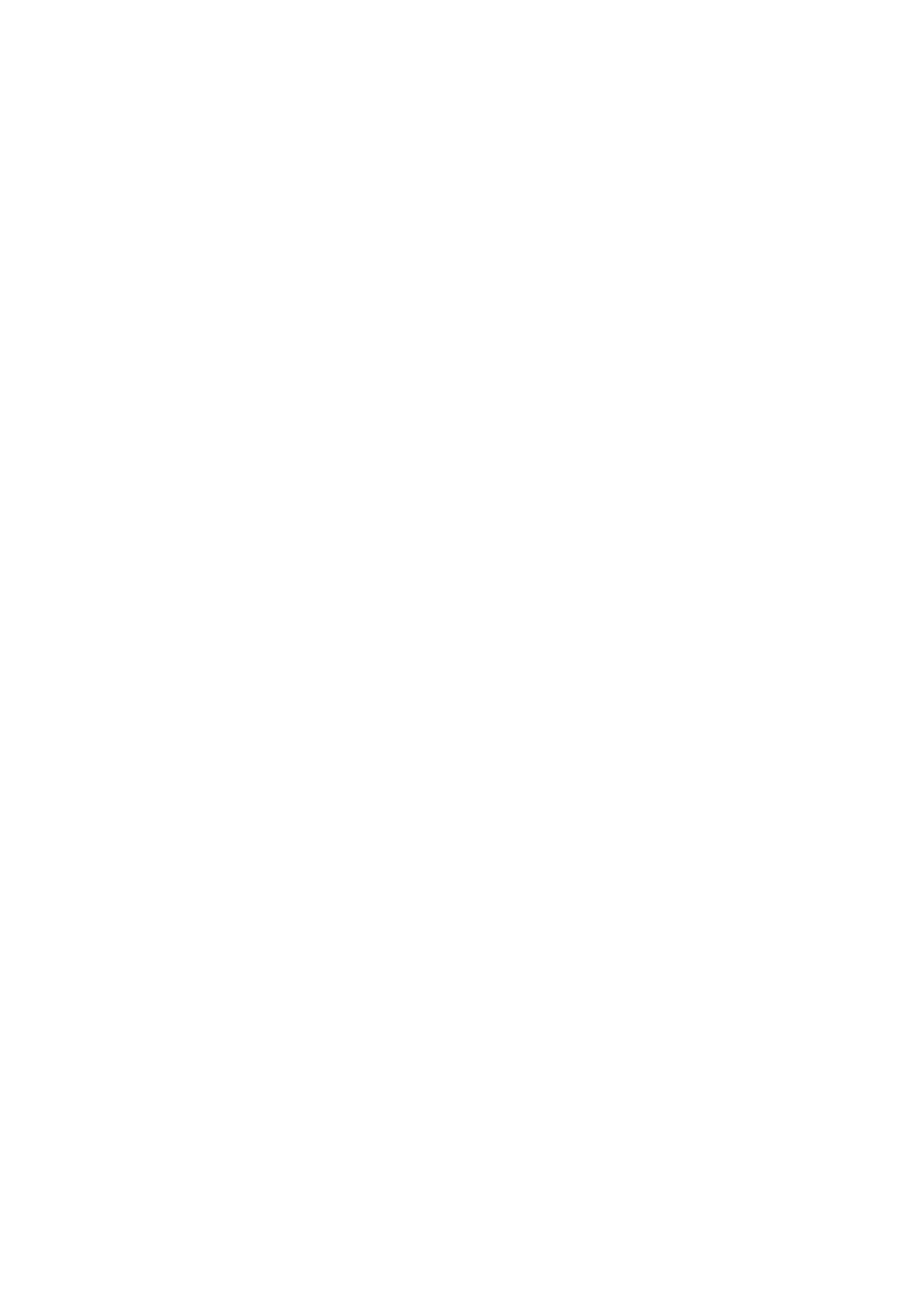### Appendix I: Questions for Institutional Research

- 1. What is the graduation rate in the high schools from which you draw most of your students? How does the rate differ by race/ethnicity and gender?
- 2. If you operate college outreach programs, what is the gender and race/ethnicity breakdown in these programs? What share of these students eventually apply for and enroll at your institution, by race/ethnicity and gender?
- 3. What is the profile of your applicant pool by age, race/ethnicity, and gender? If you have a gender gap, is it due to underrepresentation among specific groups of men (e.g., low-income men, men of color, older men, upper-income white men)? How has this profile changed over time?
- 4. How does the academic preparation of your applicants and enrolled students vary by race/ ethnicity, gender, and income? Do remediation rates differ by these factors?
- 5. What is the profile of your enrolled undergraduate and graduate students by age, race/ ethnicity, and gender? If you have a gender gap, is it due to underrepresentation among specific groups of men (e.g., low-income men, men of color, older men, upper-income white men)? How has this profile changed over time?
- 6. Is there an unusually large or small gender gap in any of your academic programs? What might account for these statistics?
- 7. What is the gender breakdown in your adult or continuing education programs?
- 8. Is your enrollment profile significantly different from the national statistics presented here or from state-level statistics available from the U.S. Department of Education?
- 9. What, if any, academic or social problems has a campus gender gap created or exacerbated?
- 10. Do persistence or graduation rates vary by race/ethnicity, gender, income, or age?
- 11. What are the trends in undergraduate and graduate degrees conferred? How have both the number of degrees and the share of degrees awarded to men and women of varying backgrounds changed? How do these statistics compare with national data?
- 12. What are the trends in degrees conferred by level and field? Have some fields had more success in attracting male students and retaining them to graduation than others?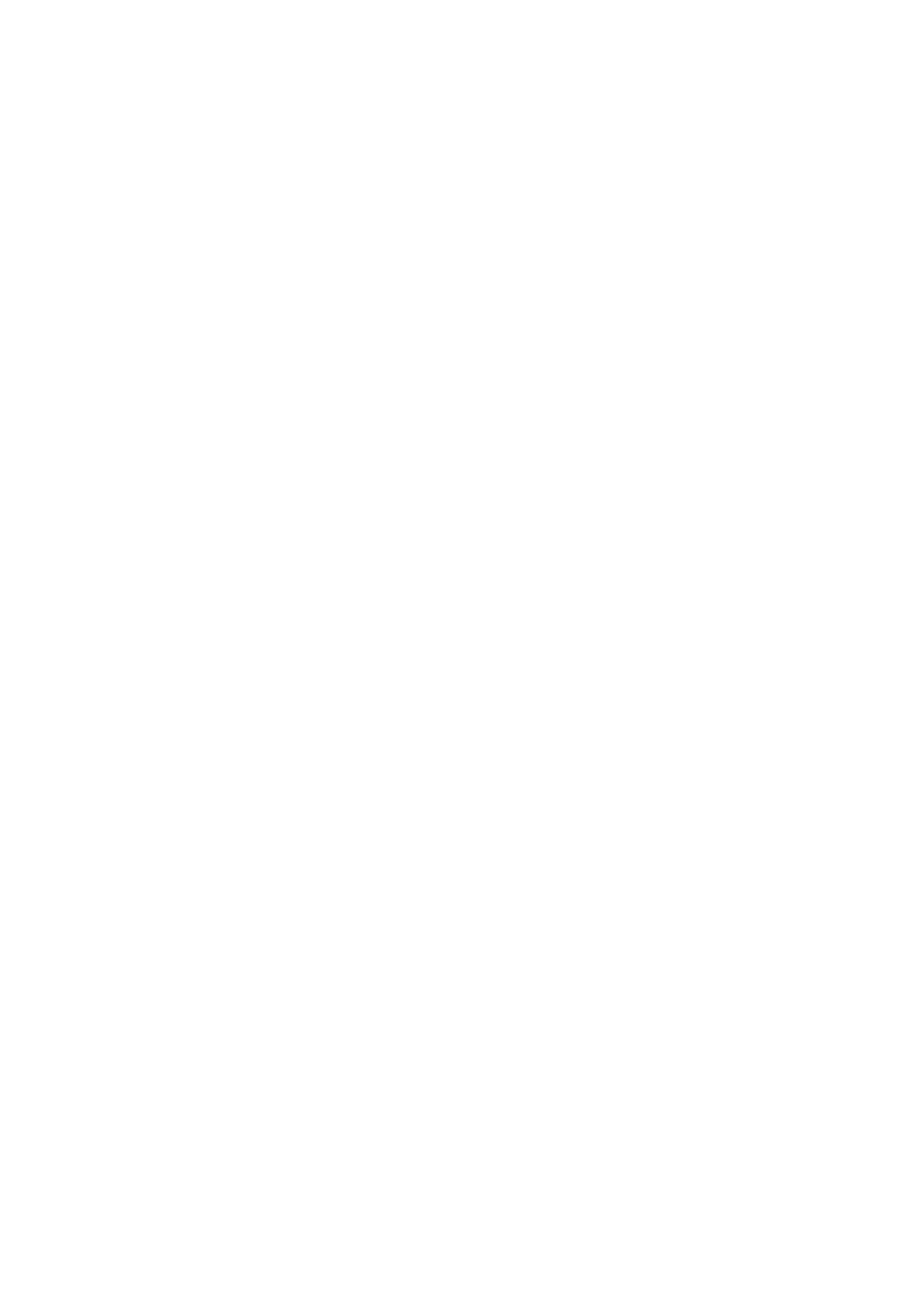### Appendix II: Method for Calculating the Percentage of Undergraduates Who Are Male, by Dependency Status, Race/Ethnicity, and Income

Instead of examining income for only undergraduates aged 24 or younger, as in the 2000 report, this report analyzes income separately based on students' dependency status.<sup>21</sup> In addition to each student's personal income, nstead of examining income for only undergraduates aged 24 or younger, as in the 2000 report, this report analyzes income separately based on students' dependency status.21 In addition to each student's personal income, the total income figures in NPSAS include are married. As a result of this difference in the definition of total income, independent students typically have much lower income than their dependent peers.

In 2003–04, 50 percent of undergraduates were independent students. The percentage of undergraduates who are independent ranged from 44 percent among Asian Americans to 64 percent among African Americans. Given this wide range in the share of students who are independent, combining the income of dependent and independent students confuses the income picture for readers who could easily presume that parental income is always included. Further, it makes it difficult to construct consistent income bands for cross-year comparisons.

This report takes differing approaches to analyzing income for dependent and independent students. In order to accurately compare dependent students by income across the eight-year period from 1995–96 to 2003–04, it was important to peg students' income to some outside measure of the income distribution of families in the United States. In this case, the measure used was family income for U.S. families with a householder aged 35 to 64 (the range in which one might be likely to have a child aged 24 or younger), as collected by the Census Bureau in its annual Current Population Survey. In each year examined, the income quartiles reflect the distribution of all families in the United States, and therefore reflect national changes in the distribution of family income during this period. The income cutoffs for each quartile are listed in the table on the next page. In each case, income is drawn from the full calendar year preceding the academic year. For example, 1994 income is used for the 1995–96 academic year. All income is reported in current dollars (not adjusted for inflation).

21 See footnote 8 for a definition of dependency status.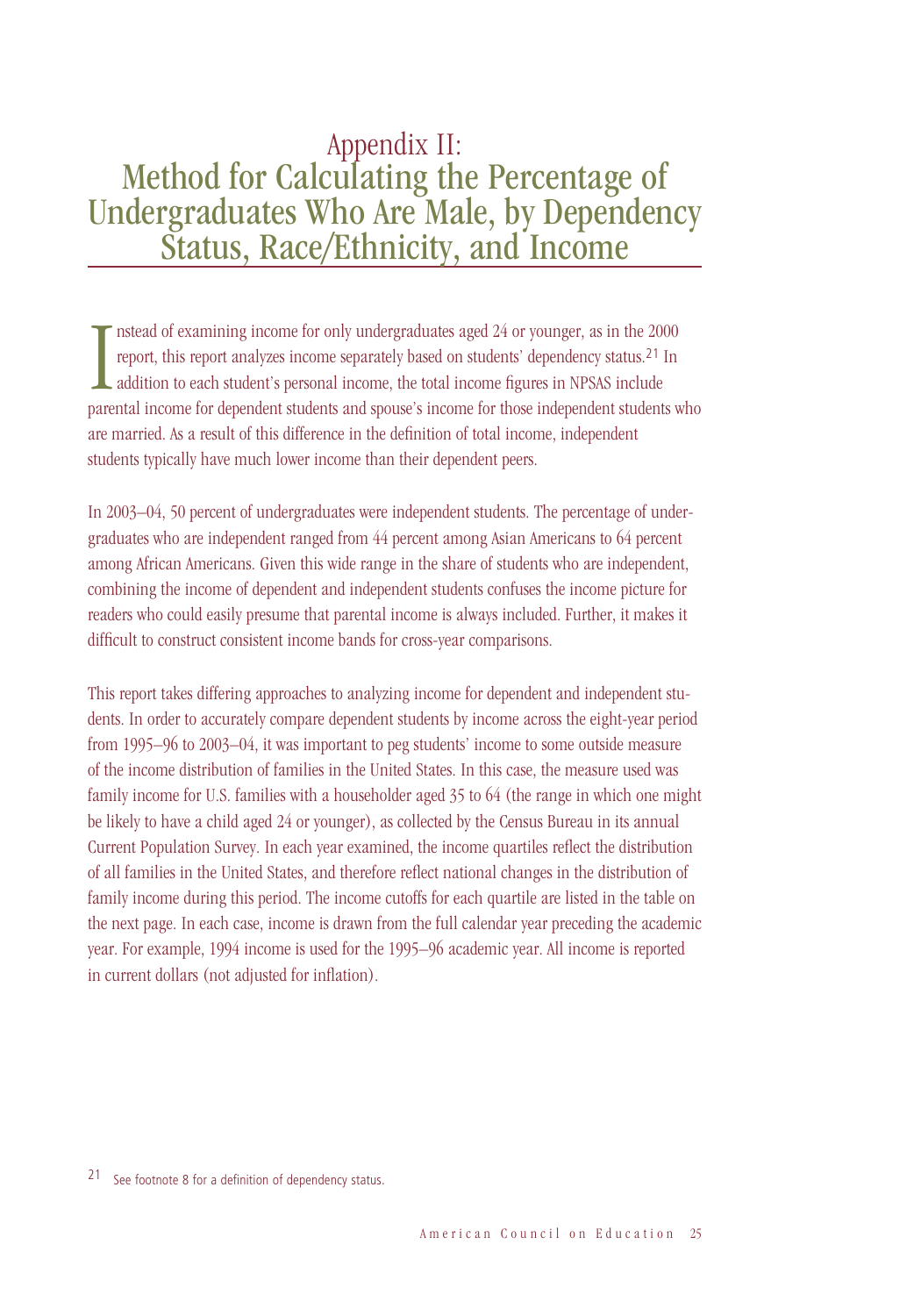|             | Lowest Quartile    | Middle 50 Percent    | <b>Highest Quartile</b> |
|-------------|--------------------|----------------------|-------------------------|
| 1995-96     | Less than \$27,500 | \$27,500 to \$72,499 | \$72,500 or more        |
| 1999-2000   | Less than \$30,000 | \$30,000 to \$84,999 | \$85,000 or more        |
| $2003 - 04$ | Less than \$32,500 | \$32,500 to \$97,499 | \$97,500 or more        |

Analyzing changes over time in the independent student population by income presents a number of challenges. One should analyze married and single students separately, pegging their income to distinct indicators of individual and family income in the United States. Moreover, because the vast majority of independent students lack a college degree and many have reduced the amount that they earn in order to attend college, their income tends to be lower than the income of other adults, making comparisons to the general population problematic. Because of these problems, this report presents data for independent students in 2003–04 only, dividing students into quartiles without reference to any external indicator of income distribution.

Because the income of independent students varies significantly based on their marital status, it is important to account for family composition. To do this, this report uses a variable in NPSAS that converts income into a percentage of the federal poverty threshold for a given family size. Table 3 on page 11 divides independent students into quartiles based on this NPSAS poverty variable, without tying students' income distribution to any distribution in the general population. The income values associated with these quartiles vary by family size. In 2002, the year prior the 2003–04 academic year, the income levels associated with the lowest quartile, middle 50 percent, and highest quartile for a family of two were less than \$11,020, \$11,020 to \$42,627, and \$42,628 or more, respectively. These figures are not adjusted for inflation.